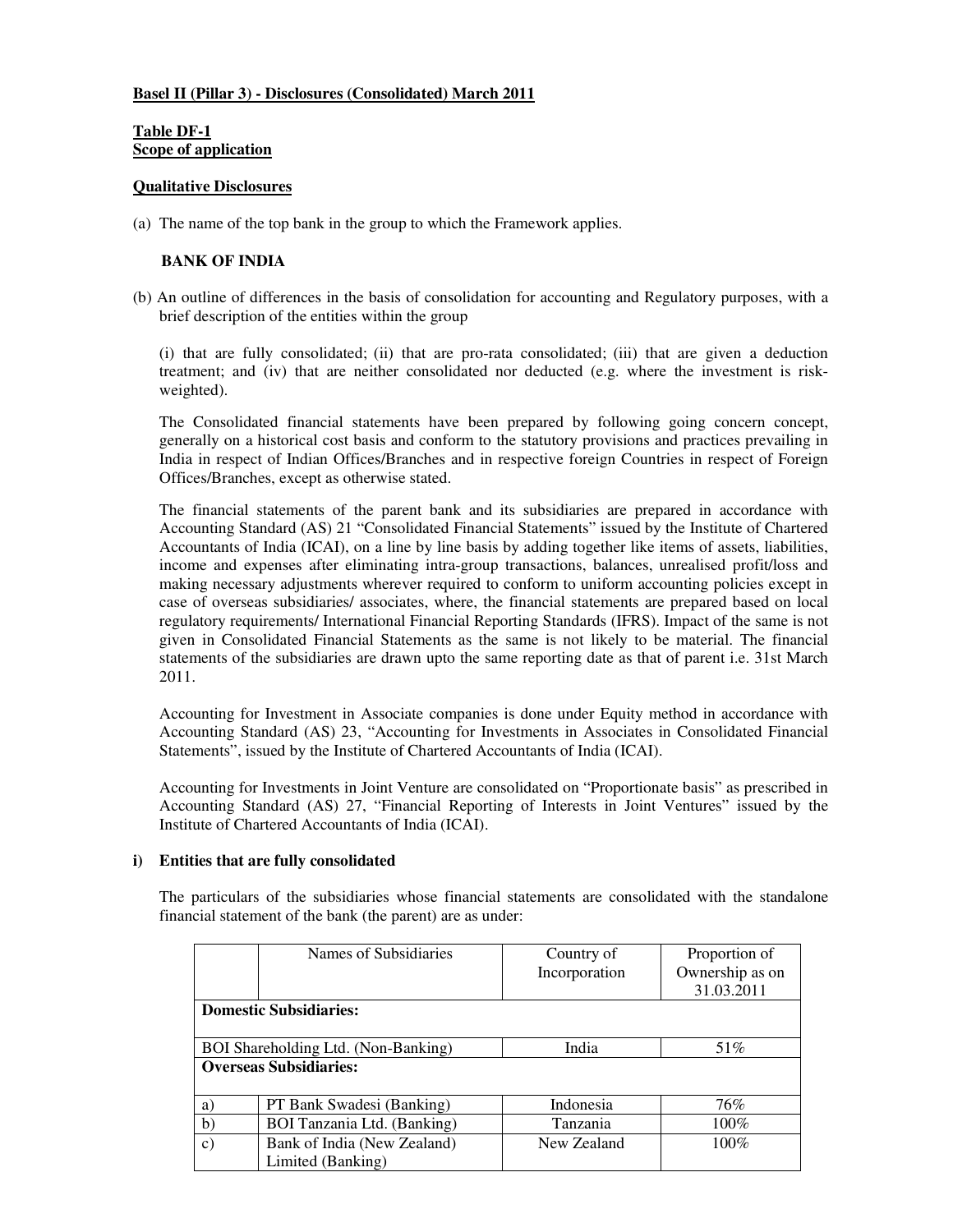| Sr.          | Name of the Entity                               | Country of    | Proportion of        |
|--------------|--------------------------------------------------|---------------|----------------------|
| No.          |                                                  | incorporation | ownership percentage |
| $\mathbf{i}$ | Star Dai-Ichi Life Insurance Co. Ltd (Insurance) | India         | 48.00                |
| $\rm ii)$    | Securities Trading Corporation of India Ltd      | India         | 29.96                |
| iii)         | ASREC (India) Ltd                                | India         | 26.02                |
| iv)          | Indo-Zambia Bank Ltd                             | Zambia        | 20                   |
| V)           | Aryavat Gramin Bank                              | India         | 35                   |
| vi)          | Baitarani Gramya Bank                            | India         | 35                   |
| vii)         | <b>Jharkhand Gramin Bank</b>                     | India         | 35                   |
| viii)        | Narmada Malwa Gramin Bank                        | India         | 35                   |
| ix)          | Wainganga Krishna Gramin Bank                    | India         | 35                   |

Bank is having 20% or more stakes in following entities.

ii) Pro-rata consolidated:

Security Trading Corporation of India Ltd Indo-Zambia Bank Ltd. ASREC (India) Ltd Star Union Dai-Ichi Life Insurance Co. Ltd. 5 Regional Rural Banks sponsored by the Bank

- iii) Entities given a deduction treatment: Nil
- iv) Entities neither consolidated nor deducted: Nil

# **Quantitative Disclosures**

| (b) The aggregate amount of capital deficiencies in all subsidiaries not included in the<br>consolidation <i>i.e.</i> that are deducted and the name(s) of such subsidiaries.                                                                                                                                                                                                                                                                      | <b>NIL</b> |
|----------------------------------------------------------------------------------------------------------------------------------------------------------------------------------------------------------------------------------------------------------------------------------------------------------------------------------------------------------------------------------------------------------------------------------------------------|------------|
| (d) The aggregate amounts (e.g. current book value) of the bank's total interests in<br>insurance entities, which are risk-weighted as well as their name, their country of<br>incorporation or residence, the proportion of ownership interest and, if different,<br>the proportion of voting power in these entities. In addition, indicate the<br>quantitative impact on regulatory capital of using this method versus using the<br>deduction. | NIL        |

# **Table DF-2:**

### **Capital structure**

#### **Qualitative Disclosures**

(a) Summary information on the terms and conditions of the main features of all capital instruments, especially in the case of capital instruments eligible for inclusion in Tier 1 or in Upper Tier 2.

# **A BANK OF INDIA**

1. Bank's Tier 1 capital comprises of Equity Shares, reserves and Innovative Perpetual Bonds.

Bank has issued Innovative Bonds (Tier I) and also other bonds eligible for inclusion in Tier 2 capital. Details of the bonds are as under: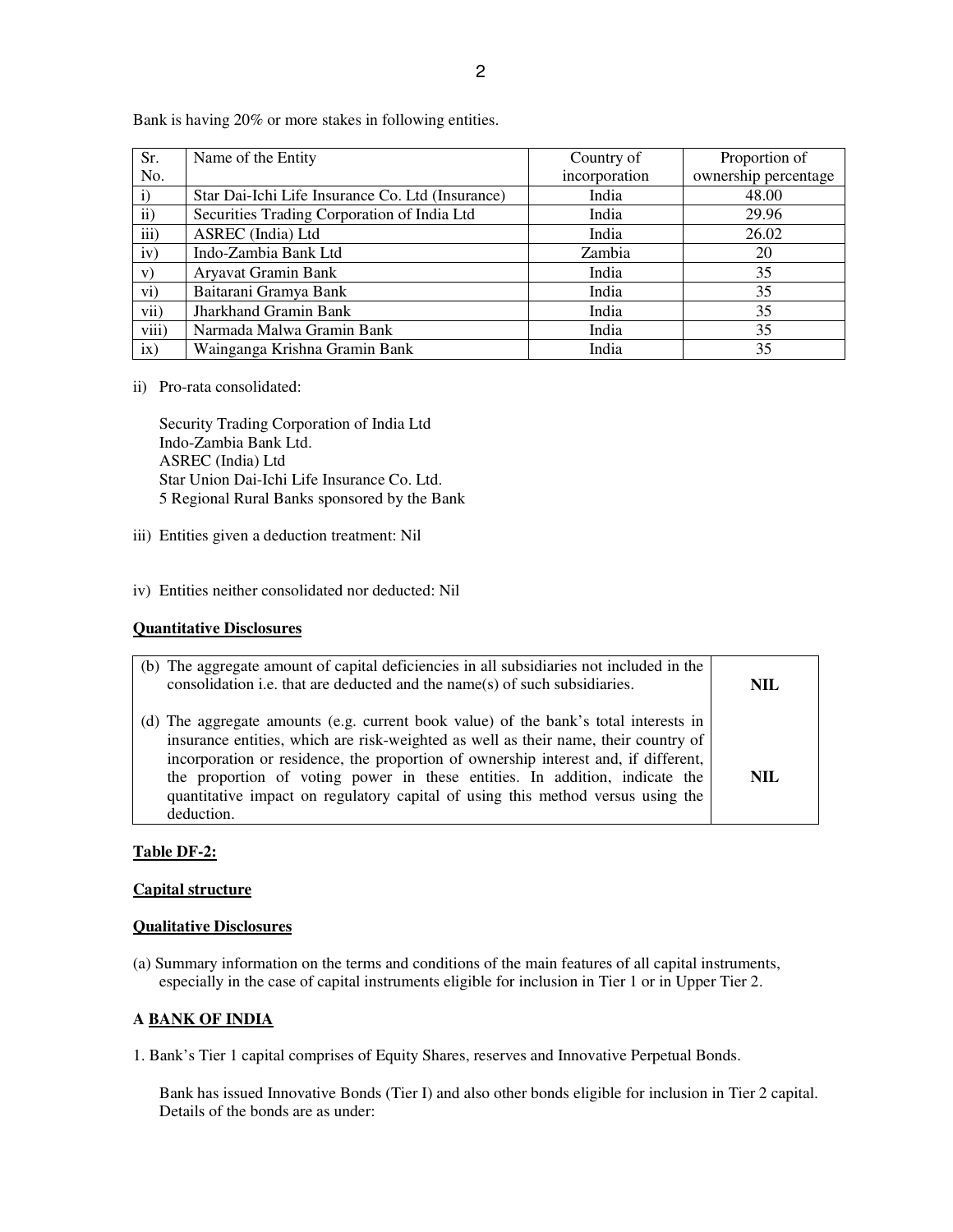| <b>Particulars</b>        |           | Date of Issue | Perpetual &<br><b>Call Option</b> | Coupon<br>Rate | Rs. in crore |
|---------------------------|-----------|---------------|-----------------------------------|----------------|--------------|
| a) Jersey Branch -<br>MTN | USD 85 Mn | 30.03.2007    | 30.03.2017                        | $6.994\%$      | 377.87       |
| b) Series I               | In India  | 27.07.2007    | 27.07.2017                        | $10.55\%$      | 400.00       |
| c) Series II              | In India  | 27.09.2007    | 27.09.2017                        | 10.45%         | 100.00       |
| d) Series III             | In India  | 11.10.2007    | 11.10.2017                        | 10.40%         | 155.00       |
| e) Series IV              | In India  | 10.02.2009    | 10.02.2019                        | 8.90%          | 400.00       |
| f) Series V               | In India  | 09.12.2009    | 09.12.2019                        | $9.00\%$       | 325.00       |
| g) Series VI              | In India  | 09.09.2010    | 09.09.2020                        | 9.05%          | 300.00       |
| <b>TOTAL</b>              |           |               |                                   |                | 2057.87      |

# **a) Innovative Perpetual Debt Instruments (IPDI)**

# **b) Upper Tier II Bonds**

| <b>Particulars</b>        |            | Date of Issue | Date of         | Coupon   | Rs. in crore |
|---------------------------|------------|---------------|-----------------|----------|--------------|
|                           |            |               | <b>Maturity</b> | Rate     |              |
| a) Upper Tier II          |            |               |                 |          |              |
| Bonds - Series I          | In India   | 31.07.2006    | 31.07.2021      | $9.35\%$ | 732.00       |
| b) London Branch-         |            |               |                 |          |              |
| MTN                       | USD 240 Mn | 22.09.2006    | 22.09.2021      | 6.625%   | 1069.90      |
| c)Upper Tier II           |            |               |                 |          |              |
| $Bonds - Series II$       | In India   | 16.10.2008    | 16.10.2023      | 11.15%   | 500.00       |
| $d)$ Upper Tier II        |            |               |                 |          |              |
| <b>Bonds</b> – Series III | In India   | 28.07.2009    | 28.07.2024      | $8.45\%$ | 500.00       |
| e)Upper Tier II           |            |               |                 |          |              |
| <b>Bonds</b> – Series IV  | In India   | 28.08.2009    | 28.08.2024      | 8.50%    | 500.00       |
| f) Upper Tier II          |            |               |                 |          |              |
| Bonds – Series V          | In India   | 20.01.2010    | 20.01.2025      | 8.54%    | 1000.00      |
| g) Upper Tier II          |            |               |                 |          |              |
| <b>Bonds</b> – Series VI  | In India   | 11.06.2010    | 11.06.2025      | 8.48%    | 1000.00      |
| <b>TOTAL</b>              |            |               |                 |          | 5301.90      |

# **c) Lower Tier II Bonds i.e. Subordinated bonds**

| <b>Particulars</b> |          | Date of Issue | Date of<br><b>Maturity</b> | Coupon<br>Rate | Rs. in crore |
|--------------------|----------|---------------|----------------------------|----------------|--------------|
| a) Series V        | In India | 23.01.2004    | 30.04.2014                 | 5.88%          | 350.00       |
| b) Series VI       | In India | 31.03.2004    | 30.04.2014                 | 5.90%          | 200.00       |
| c) Series VII      | In India | 23.02.2005    | 23.05.2014                 | 7.10%          | 300.00       |
| $d)$ Series VIII   | In India | 16.09.2005    | 16.04.2015                 | 7.50%          | 750.00       |
| e) Series IX       | In India | 20.03.2006    | 20.06.2016                 | $8.00\%$       | 200.00       |
| TOTAL              |          |               |                            |                | 1800.00      |

2. The main features of IPDI are as follows:

- i) These instruments have characteristics of equity (perpetual and non-cumulative) and that of a debt (interest payable being tax deducted)
- ii) IPDI issued are included up to 15% of total Tier I capital of previous year after deduction of goodwill and intangible assets but before deduction of investments.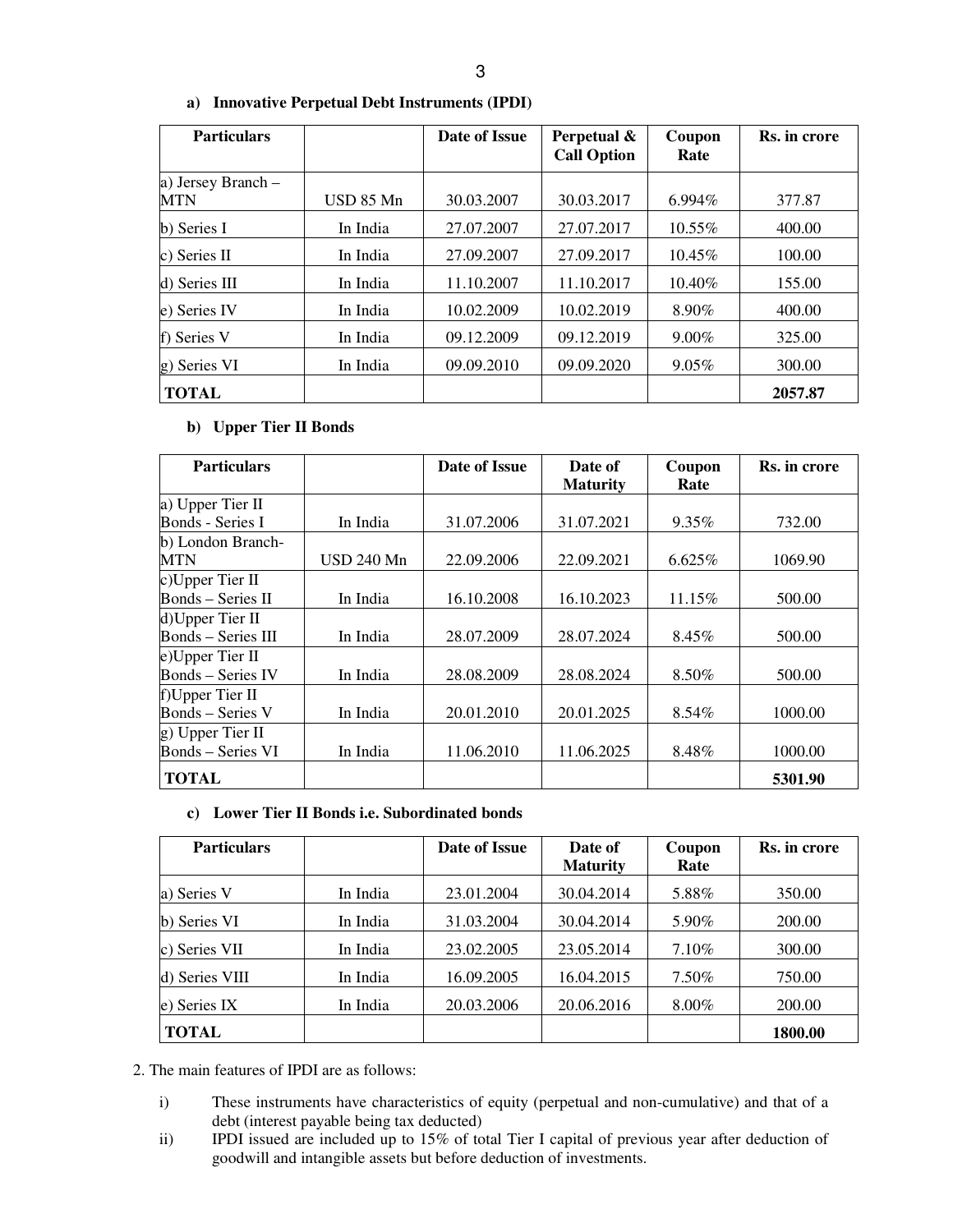- iii) These instruments have been issued at a fixed rate.
- iv) The instruments have been issued with a call option and a step up option after 10 years with a step up of 100 basis points.
- 3. The main features of Upper Tier II bonds are as follows:
	- i) These instruments have many similarities to innovative Tier I instruments. However these instruments have been issued at a minimum maturity of 15 years.
	- ii) These instruments are issued at a fixed rate.
	- iii) The instruments have been issued with a call option and a step up option after 10 years with a step up of 100 basis points.

### **B. PT Bank Swadesi Tbk (Subsidiary**)

Tier I capital consists of Paid-up Share Capital, Premium, Regulatory Reserves and Retained Earnings.

### **C: Bank of India (Tanzania) Ltd (Subsidiary)**

Tier 1 capital comprises of paid up share capital and reserves. No other capital instruments are in the books of Banks eligible for inclusion in Tier 1 or in Upper Tier 2.

### **Quantitative Disclosures**

1. The Tier 1 capital of the consolidated bank comprises:

|                                |                                                                         | (Rs in Crores) |
|--------------------------------|-------------------------------------------------------------------------|----------------|
|                                | Paid-up share capital                                                   | 547.22         |
| $\ddot{\mathbf{i}}$            | Reserves (excluding revaluation reserves)                               | 15013.44       |
| iii)                           | <b>Innovative Perpetual Bonds</b>                                       | 2057.87        |
| iv)                            | Other capital instruments                                               |                |
| Deductions                     |                                                                         |                |
| V                              | Amounts deducted from Tier I capital including goodwill and Investments | 278.63         |
| Tier I Capital (i+ii+iii+iv-v) |                                                                         | 17339.90       |

2. The amount of Tier 2 capital (net of deductions) is Rs. 7867.01 crores

3. The debt capital instruments eligible for inclusion in Upper Tier 2 capital are:

|                                                 | (Rs in Crores) |
|-------------------------------------------------|----------------|
| Total amount outstanding                        | 5301.90        |
| Of which amount raised during the year          | 1000.00        |
| Amount eligible to be reckoned as capital funds | 5301.90        |

#### 4. The subordinated debts eligible for inclusion in Lower Tier 2 capital are:

|                                                 | (Rs in Crores) |
|-------------------------------------------------|----------------|
| Total amount outstanding                        | 1800.00        |
| Of which amount raised during the year          | $0.00\,$       |
| Amount eligible to be reckoned as capital funds | 1310.00        |

#### 5. There are no other deductions from capital

#### 6. The total eligible capital comprises:

|                      | (Rs in Crores) |
|----------------------|----------------|
| Tier I Capital       | 17339.90       |
| Tier II Capital      | 7867.01        |
| <b>Total Capital</b> | 25206.91       |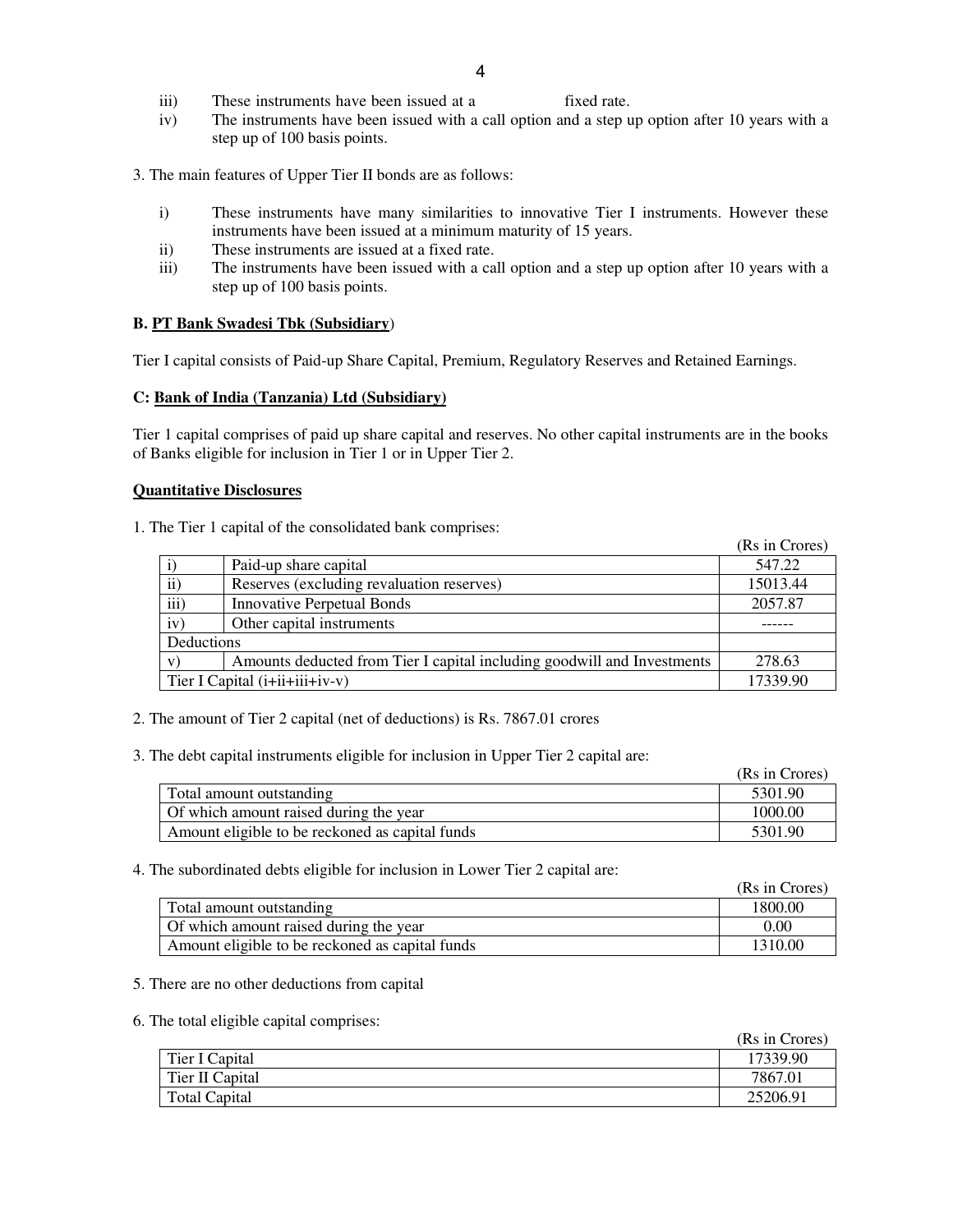### **Table DF-3 Capital Adequacy Qualitative disclosures**

(a) A summary discussion of the bank's approach to assessing the adequacy of its capital to support current and future activities.

# **A BANK OF INDIA**

The Bank carries out regular assessment of its Capital requirements from time to time to maintain a comfortable Capital to Risk Weighted Assets Ratio (CRAR). The capital plan is reviewed on an annual basis to take care of the future growth in business, capital requirements, policy guidelines, macro economic scenarios, risk appetite etc. The Bank also has well developed Internal Capital Adequacy Assessment Process (ICAAP) to comprehensively address all risks.

Taking into account internal accruals and factoring the timely issues of Tier I and Tier II instruments, the availability of capital is not likely to be a constraint for supporting projected growth of assets and meeting the requirements of Basel II, as the Bank has sufficient headroom available for raising its Capital.

# **B. PT Bank Swadesi Tbk (Subsidiary**)

The capital of the bank at Rs.168.80 crores comfortably supports the current asset base depending on the future expansion of credit, additional capital may be infused.

# **C. Bank of India (Tanzania) Ltd (Subsidiary**)

Capital adequacy and the use of regulatory capital are monitored daily by the Bank's Management, employing techniques based on the guidelines developed by the Basel Committee, as implemented by the Bank of Tanzania (BOT), for supervision purposes. The required information is filed with the BOT on a quarterly basis.

The bank's regulatory capital as managed by its management is divided into two tiers:

Tier 1 capital: - Share capital, retained earnings and reserves created by appropriation of retained earnings. Prepaid expenses and deferred charges are deducted in arriving at Tier 1 Capital.

Tier 2 capital: - Qualifying subordinate loan capital, collective impairment allowances and unrealized gains arising on the fair valuation of equity instruments held as available for sale.

The risk-weighted assets are ensured by means of a hierarchy of five risk weights classified according to the nature and reflecting an estimate of credit, market and other risks associated with each asset and counterparty, taking into account any eligible collaterals or guarantees. A similar treatment is adopted for off-balance sheet exposure, with some adjustments to reflect the more contingent nature of the potential losses.

# **Quantitative disclosures**

| (b) Capital requirements for credit risk at 9% of RWA: |                     |
|--------------------------------------------------------|---------------------|
| Portfolios subject to standardised approach:           | Rs. 18532.29 Crores |
| Securitisation exposures:                              | <b>NIL</b>          |
| (c) Capital requirements for market risk:              |                     |
| Standardised duration approach;                        |                     |
| - Interest rate risk:                                  | Rs. 896.03 Crores   |
| - Foreign exchange risk (including gold):              | Rs. 14.67 Crores    |
| - Equity risk:                                         | Rs. 661.07 Crores   |
|                                                        |                     |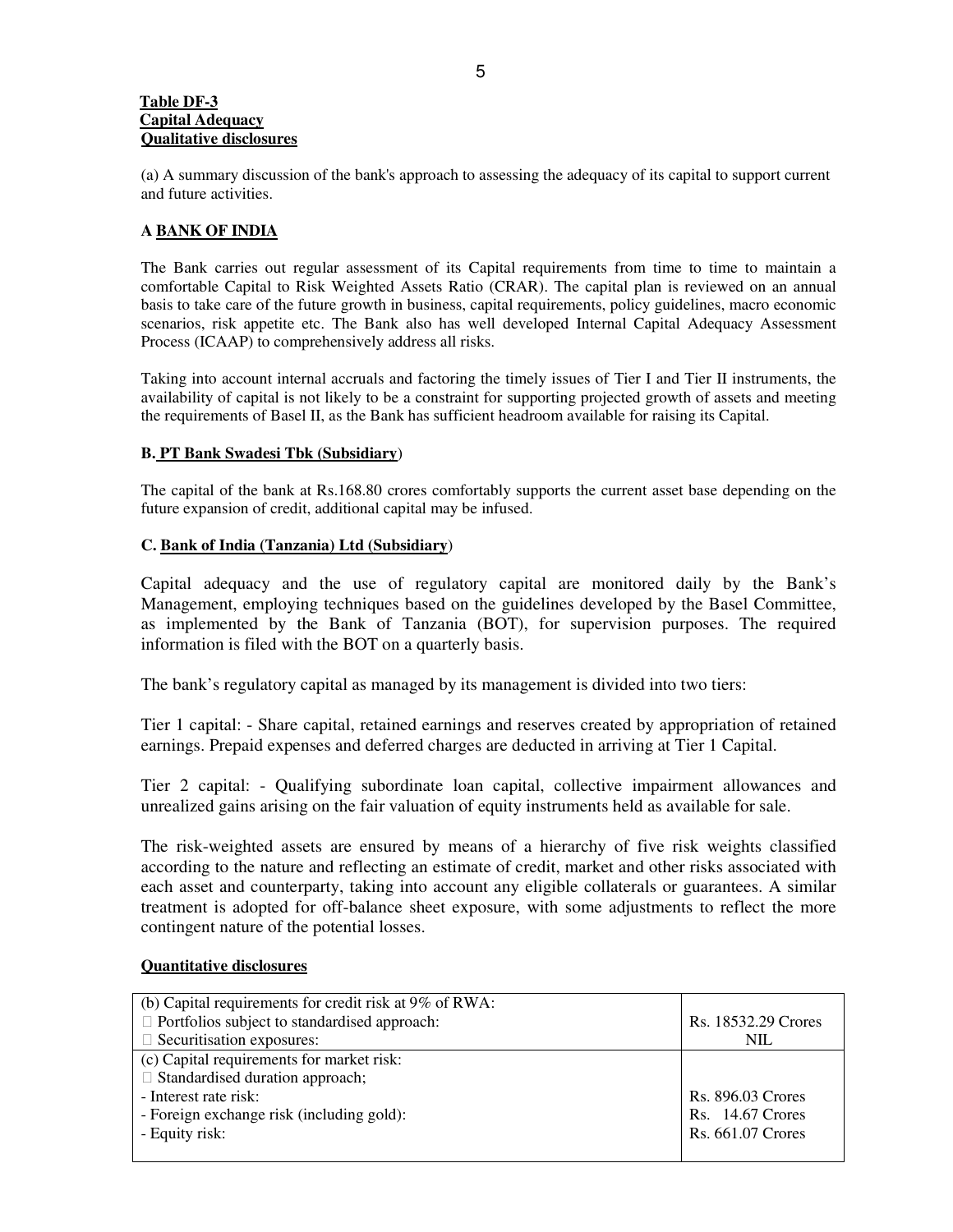| d) Capital requirements for operational risk:                      |                      |
|--------------------------------------------------------------------|----------------------|
| Basic indicator approach:                                          | Rs. 1318.73 Crores   |
| (e) Total and Tier 1 capital ratio:                                |                      |
| For the top consolidated group; and                                | 12.24\% and $8.42\%$ |
| For significant bank subsidiaries (stand alone or sub-consolidated |                      |
| depending on how the Framework is applied). For BOI Solo           | 12.17\% and 8.33\%   |
|                                                                    |                      |

# **TableDF-4**

# **Credit risk: general disclosures for all banks**

# **Qualitative Disclosures**

a) The general qualitative disclosure requirement with respect to credit risk, including: Definitions of past due and impaired (for accounting purposes);

# **A BANK OF INDIA**

The Bank follows Reserve Bank of India regulations, which are summed up below.

Non-performing Assets

An asset, including a leased asset, becomes non-performing when it ceases to generate income for the bank.

A non-performing asset (NPA) is a loan or an advance where;

i) interest and/ or installment of principal remain overdue for a period of more than 90 days in respect of a term loan,

ii) the account remains 'out of order' as indicated below, in respect of an Overdraft/Cash Credit (OD/CC), iii) the bill remains overdue for a period of more than 90 days in the case of bills purchased and discounted,

(iv) the installment of principal or interest thereon remains overdue for two crop seasons for short duration crops,

(v) the installment of principal or interest thereon remains overdue for one crop season for long duration crops.

(vi) the amount of liquidity facility remains outstanding for more than 90 days, in respect of a securitization transaction undertaken in terms of guidelines on securitization dated February 1,2006. (vi) Bank should classify an account as NPA only if the interest charged during any quarter is not serviced fully within 90 days from the end of the quarter.

(vii) A loan for infrastructure/non-infrastructure project will be classified as NPA during any time before commencement of commercial operations as per recored of recovery (90 days overdue) unless it is restructured and becomes eligible for classification as "Standard Asset"

(viii) A loan for an infrastructure project will be classified as NPA if it fails to commence commercial operations within two years from original DCCO, even if it is regular as per record of recovery, unless it is restructured and becomes eligible for classification as "Standard Asset"

(ix) A loan for an non-infrastructure project will be classified as NPA if it fails to commence commercial operations within six months from original DCCO, even if it is regular as per record of recovery, unless it is restructured and becomes eligible for classification as "Standard Asset"

# 'Out of Order' status

An account is treated as **'out of order'** if the outstanding balance remains continuously in excess of the sanctioned limit/drawing power. In cases where the outstanding balance in the principal operating account is less than the sanctioned limit/drawing power, but there are no credits continuously for 90 days as on the date of Balance Sheet or credits are not enough to cover the interest debited during the same period, these accounts are treated as **'out of order'**.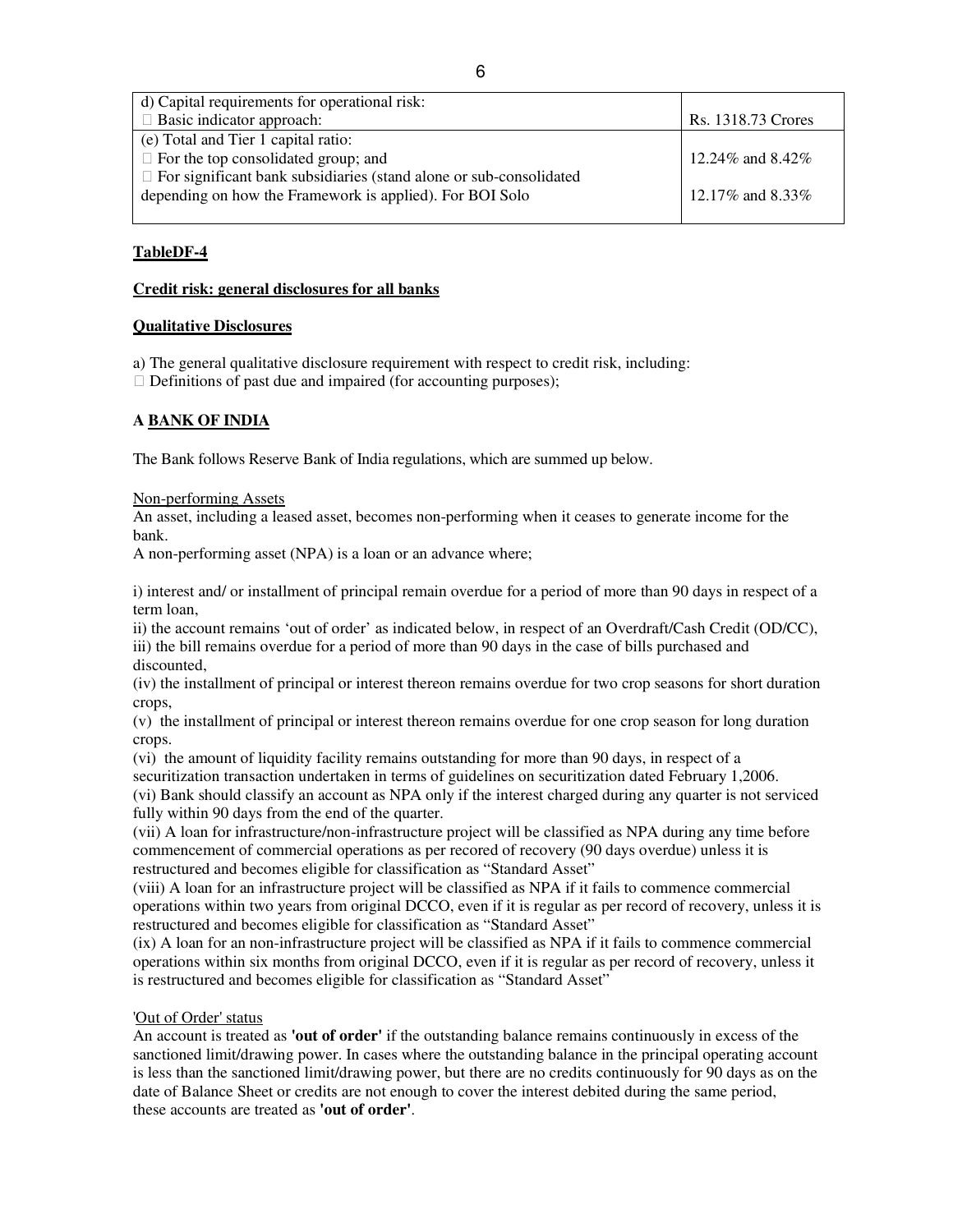### 'Overdue'

Any amount due to the bank under any credit facility is 'overdue' if it is not paid on the due date fixed by the bank.

### Non-performing Investments

In respect of securities, where interest/ principal is in arrears, the Bank does not reckon income on the securities and makes appropriate provisions for the depreciation in the value of the investment.

- A non-performing investment (NPI), similar to a non-performing advance (NPA), is one where:
- (i) Interest/ installment (including maturity proceeds) is due and remains unpaid for more than 90 days.
- (ii) The applies mutatis-mutandis to preference shares where the fixed dividend is not paid.
- **(iii)** In the case of equity shares, in the event the investment in the shares of any company is valued at Re.1 per company on account of the non-availability of the latest balance sheet in accordance with the Reserve Bank of India instructions, those equity shares are also reckoned as NPI.
- **(iv)** If any credit facility availed by the issuer is NPA in the books of the bank, investment in any of the securities issued by the same issuer is treated as NPI and vice versa.
- **(v)** The investments in debentures / bonds, which are deemed to be in the nature of advance are subjected to NPI norms as applicable to investments.

### **B. PT Bank Swadesi Tbk (Subsidiary)**

The Credit Quality is assessed based on the factors such as business prospects, performance of the debtor and repayment capacity. It is undertaken depending upon the materiality and significance of each assessment factor and components and the relevance of the assessment factors and components to the characteristics of the debtor concerned. Accordingly, the assets are classified into current, special mention, sub-standard, doubtful and loss category.

"Assets" are classified into Earning Assets and Non-earning Assets. Earning Assets are provision of funds by a bank to earn revenues. "Non Earning Assets" are assets of the Bank other than Earning Assets with potential for Loss.

An asset becomes non-performing when it ceases to generate revenue for the bank. A non performing asset is a loan or an advance where the arrears in principal and / or interest exceed 90 days.

Past due: Any amount due to the bank under any credit facility is "past due" if it is not paid on the due date fixed by the bank.

On 1<sup>st</sup> January 2010, PT Bank Swadesi Tbk started implementation of the New Accounting Policy i.e. PSAK 50 & 55 which is similar to the International Accounting Standards IAS 32 & 39 according to which the financial asset must be presented at the fair value. During the implementation of PSAK 50  $\&$  55, Bank Indonesia issued the guidelines that if the Bank does not maintain historical loss data, during the transition period i.e. until the year 2011, it can compute the financial asset impaired as described above.

# **C. Bank of India (Tanzania) Ltd (Subsidiary**)

Definitions of past due and impaired (for accounting purposes);

Overdrafts and other credit facilities without specific due dates shall be considered past due if

- a. Exceeds the customer's borrowing limit.
- b. Customers borrowing limit is expired.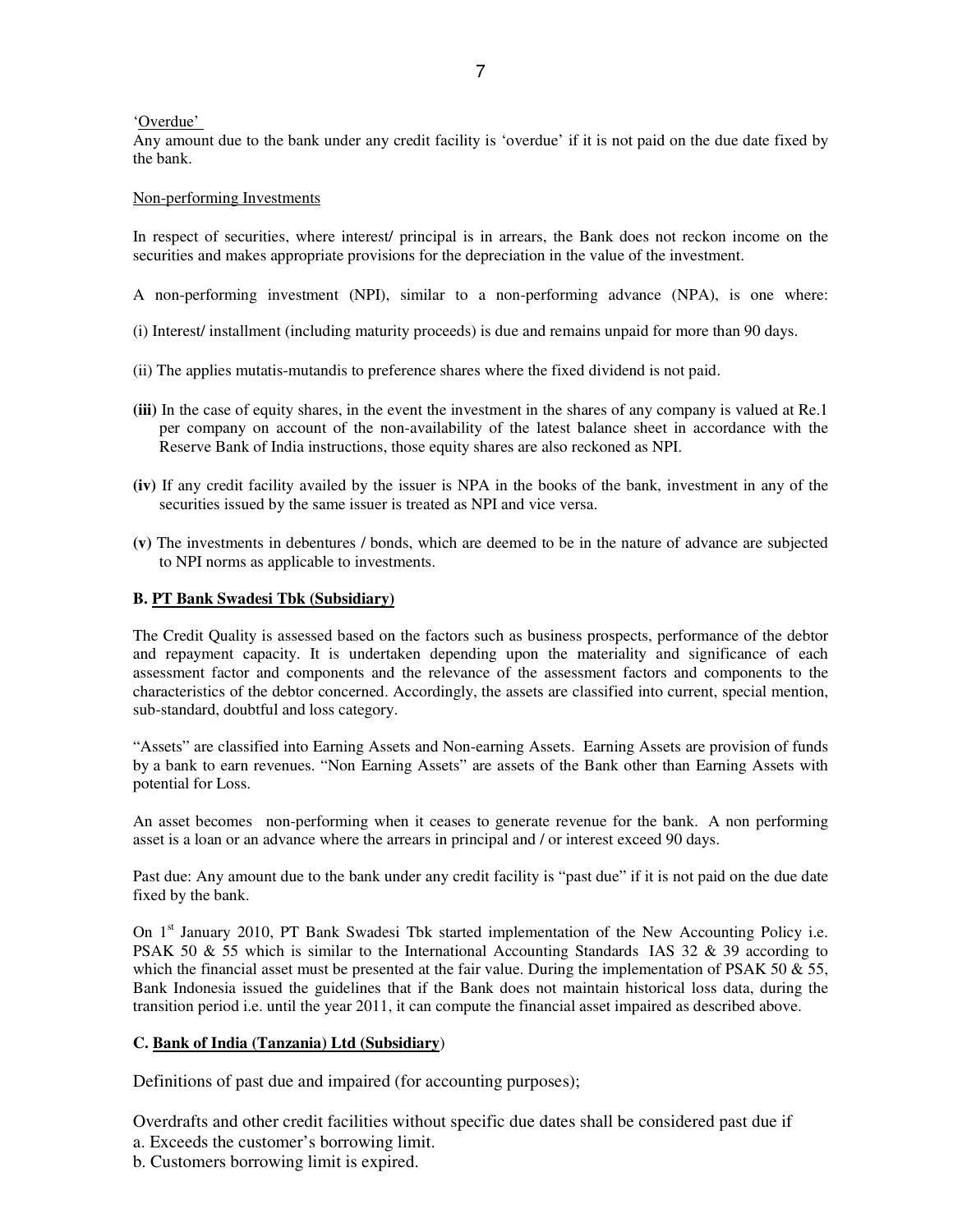- c. Deposits are insufficient to cover the interest calculated and due for the period
- d. Bill has been dishonored
- e. Bill or account is not paid on due date

Loans which are payable in installments are considered as past due in their entirety. If any of the Instalments have become due and unpaid for thirty days or more outstanding Loans and advances reviewed by quantitative approach should be classified as follows:

| No of Days Past Due | <b>Classification</b> | Provisioning |
|---------------------|-----------------------|--------------|
| 91-180              | Substandard           | $10\%$       |
| 181-270             | Doubtful              | 50%          |
| 271 and More        | $\log$                | 100%         |

#### **Discussion of the Bank's Credit Risk Management Policy**

### **A BANK OF INDIA**

- 1. In a bank's portfolio, losses stem from outright default due to inability or unwillingness of a customer or counterparty to meet commitments in relation to lending, trading, settlement and other financial transactions or from reduction in portfolio value arising from actual or perceived deterioration in credit quality.
- 2. Against this backdrop a robust risk management framework is necessary for the long-term financial health of a bank. Credit Risk Management encompasses identification, measurement, monitoring and control of the credit risk exposures.
- 3. The Bank has identified various types of credit risk at a generic level in the Credit Risk Management policy. More granular identification is done at the product /process level. Various risks are looked into before introducing new products/processes, which are cleared from the risk angle
- 4. The Credit Risk Management framework outlined in the policy is built on three distinct building blocks namely **Policy & Strategy, Organisational Set up and Operations/Systems**

### **Policy and Strategy**

The Bank has been following a conservative risk philosophy, which has steered the bank through difficult times. However the Bank has an open policy regarding new and unexplored areas and new opportunities are not lost sight of. The important aspects of this philosophy are embodied in the circulars and are periodically codified in the form of Manual of Instructions.

The business objectives and the strategy of the Bank is decided taking into account the profit considerations, the level of various risks faced, level of capital, market scenario and competition. The Bank is always conscious of its asset quality and earnings and hence judiciously matches profit maximisation with risk control.

The Credit Risk Management policy and significant credit risk related policies like Credit Policy, and Credit Monitoring Policy are approved and periodically reviewed by the Board of Directors. The Credit Policy covers various areas of credit like Clientele, Marketing, Segmented Approach to Lending, Credit Delivery, Credit Thrust, Tenure of Credit, Credit Acquisition, Risk Rating (including risk acceptance criteria), Pricing, Credit appraisal, Assessment of Limits, Exposure Norms, Industry Norms, Collateral and Margins, Review of Relationship, Scheme of Delegation, Statutory and other Restrictions and Documentation. Credit Policy for International Operations is in place and each centre has its own credit policy dovetailed to the main policy. The delegation of powers for credit matters is covered by a separate policy. In addition Credit Risk is tracked and monitored as per the Credit Monitoring Policy. Restructuring Policy, Write Off and Recovery Policy, Asset Classification and Provisioning Policy, Bank Exposure Policy, Country Risk policy and Credit Audit Policy are also in place. Investments are contracted as per the policy guidelines laid down in the Investment Policy and after clearance by the Investment Committee.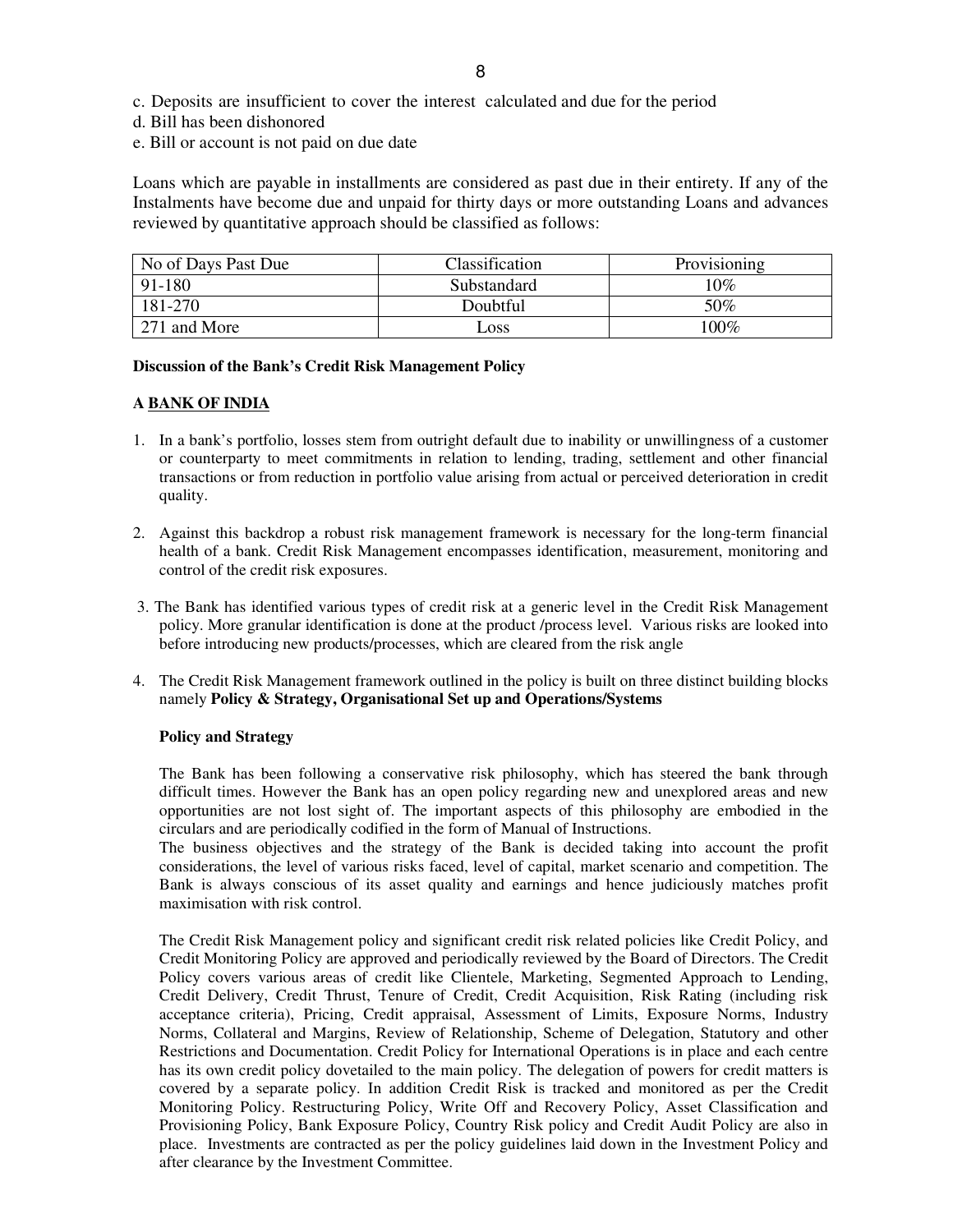#### **4.2 Organisational Set up**

The organizational structure of the Bank for Credit Risk Management function has the Board of Directors at the Apex levels that have the overall oversight of management of risks. The Risk Management Committee of the Board (RCom) which is the sub-committee of the Board headed by the Chairman & Managing Director and whose members also include heads of Credit, Market & Operational Risk Management Committees, devises the policy and strategy for integrated risk management including credit risk. At is the operational level the Credit Risk Management Committee (CRMC) manages the credit risk. The main functions includes implementation of credit risk management policy approved by the Board, monitoring credit risk on a bank wide basis, recommending to the board for its approval all policies relating to credit matters including delegation of credit, prudential limits on large credit exposures, portfolio management, etc.

The Risk Management Department headed by the Chief Risk Officer of General Manger rank, measures, controls and manages credit risk on bank wide basis within the limits set by the Board and enforces compliance with risk parameters set by Board/RCom/CRMC. The Credit Monitoring Department headed by a General Manager, monitors the quality of loan portfolio, identifies problems and takes steps to correct deficiencies. Loan review / credit audit is undertaken by the Credit Audit function.

### **4.3 Operations/Systems/Processes**

The Bank has proactive Credit Risk Management practices like consistent standards for the credit origination, maintenance and documentation for all credit exposures including off balance sheet items, periodic individual obligor reviews, periodic inspections and collateral management systems.

Credit risk limits including obligor limits and concentration limits by industry, systems and procedures for monitoring financial performance of customers and for controlling outstanding within limits are followed. Checks and balances are in place for extension of credit viz. separation of credit risk management from credit sanction, vetting of new products and systems from risk angle by the CRMC, multiple credit approvers, system of assigning risk rating, vetting of ratings, mechanism to price facilities depending on the risk grading of the customer, Credit Risk Evaluation committee for vetting credit proposals from risk angle, credit process audit, post sanction pre disbursement review and post sanction review systems and an independent audit and risk review function. Proposals for investments are subjected to credit risk analysis, detailed appraisal and rating. As a matter of entry level, minimum ratings/quality standards, industry, maturity, duration, issue-wise limits are stipulated for investments to mitigate the adverse impact of concentration and risk of liquidity. Investment exposure is taken into consideration while computing exposure to a customer/group**.** A suitable framework is in place to provide a centralised overview on the aggregate exposure on other banks and half-yearly reviews are undertaken at a single point. The country exposures are monitored on half yearly basis.

A diversified portfolio of risk assets is maintained and a system to conduct regular analysis of the portfolio so as to ensure ongoing control of risk concentrations is in place. A conservative policy for provisioning in respect of non-performing advances is followed. Management Information System (MIS) is being upgraded with introduction of Credit Risk Management System, which would enhance the capabilities of the bank to manage and measure the credit risk inherent in all on- and off-balance sheet activities.

#### 5. **The following tools are used for credit risk management/ mitigation -**

#### a. Credit Approving Authority – Delegation of Powers

The Bank has a well-defined scheme of risk based delegation of powers with a multi-tier risk based approving system, which is reviewed periodically and revised as and when necessary to meet the compulsions of business environment

# b. Prudential Limits

Prudential limits on various aspects of credit/investment like Single/Group borrower limits for various types of borrowers are in place.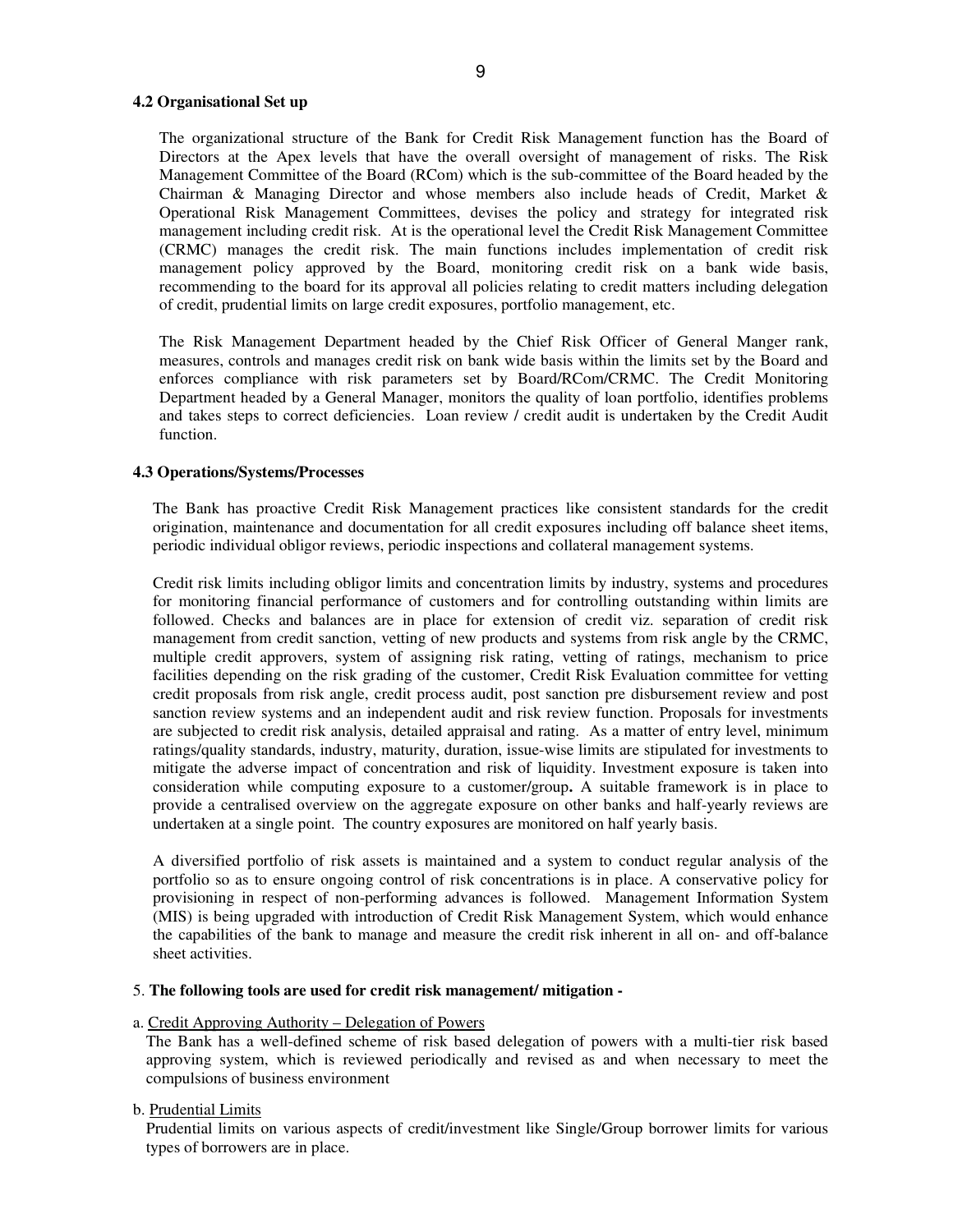# c. Risk Rating/Pricing

The bank has introduced rating models for various segments, which serve as a single point indicator of diverse risk factors of a counter party and support credit and pricing decisions.

# d. Credit Audit/Loan review mechanism (LRM)

Credit Audit/LRM is an effective tool for constantly evaluating the quality of loan book and to bring about qualitative improvements in credit administration

# e.Portfolio Management through analysis.

It is also important to have in place a system for monitoring the overall composition and quality of various credit portfolios and investments. With this objective, to start with, the bank has introduced a simple portfolio-monitoring framework. Going forward the bank will be graduating to a more sophisticated Portfolio Management model. Rating Migration of accounts with Rs. 10 lacs and above is being done on half yearly and submitted to Board. Credit Risk Management Software (CRMS) is being implemented phase-wise. Bank is getting prepared for adopting Advanced Approaches.

# **6. Risk Measurement**

At present Credit Risk is assessed through Risk rating at the individual level and through Risk Weighting of the assets at the portfolio level and capital is maintained based on Risk Weights. The Bank has migrated to the Standardized approach under the New Capital Adequacy Framework (Basel II), effective  $31<sup>st</sup>$  March 2008 –

# **7. Risk Reporting System: -**

All credit related policies are cleared by the CRMC (which is the operational level committee for credit risk) before submission to the appropriate authorities for approval. Various Credit Related reportings are submitted to CRMC to enable proper monitoring.

# 8. **Risk Review**:

Audit –Credit Risk Management Systems procedures and Tools are also subjected to internal audit for ensuring effectiveness.

# **B. PT Bank Swadesi Tbk (Subsidiary**)

Bank Swadesi is selective in approving new credits and maintains higher loan provisions than that required by the Regulator. In collateral based lending, hair cut is applied to the value of collateral. The Risk Manager of the bank reports to the Director Compliance. Risk Management Unit (RMU) supervises/ has oversight of the credit approval process. All the Divisions including the RMU are supervised by the Risk Management Committee (RMC) for strengthening the Internal Control functions and policies. The RMC reports to Board of Commissioners.

# **C. Bank of India (Tanzania) Ltd (Subsidiary**)

The Board of Directors has delegated responsibility for the oversight of credit risk to its Credit committee. The credit department of the bank, reporting to the Credit committee is responsible for management of the bank's credit risk, including:-

- Formulating credit policies covering collateral requirements, credit assessment, risk grading and reporting, documentary and legal procedures, and compliance with regulatory and statutory requirements.
- $\triangleright$  Establishing the authorization structure for approval and renewal of credit facilities. The credit limits are governed by the Credit policy, as approved by the board.
- $\triangleright$  Reviewing and assessing credit risks.
- $\triangleright$  Limiting concentrations of exposure to counterparties, geographies and industries (for loans and advances).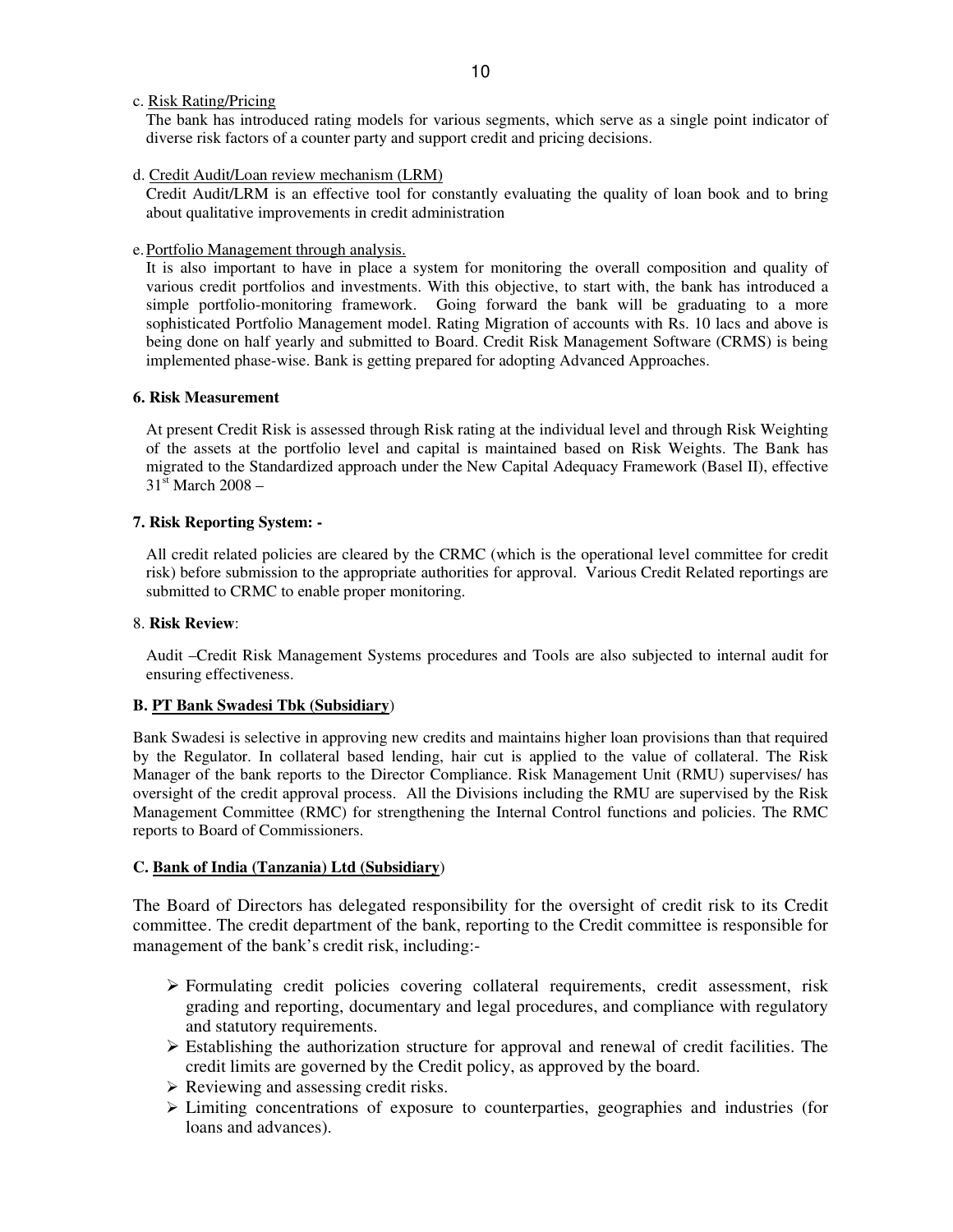Monthly interest application has become a useful tool to tackle potential delinquencies or defaults in standard accounts. To retain the asset quality, the Bank has adopted the following policy:-

- a) Recover the overdues or at least the critical amount through active follow up with borrowers;
- b) Put the accounts under holding on operations in case of temporary cash flow mismatches;
- c) Reschedule the repayment terms as per expected cash flows;
- d) Restructure the dues in keeping with the expected cash flows and gaps in cash flows, if any as per guidelines given in the restructuring policy.

Any one or more of the above actions are taken by the Bank before the account becomes NPA.

# Measures for follow up of Especially Mentioned Accounts / NPA Accounts

The various means of monitoring / resolving NPAs generally available to the Banks are listed below:-

A) Before the account becoming NPA (Especially Mentioned A/c)

i) Close monitoring for compliance of sanction terms to maintain asset quality.

ii) Reminders to be sent promptly whenever irregularities are observed.

iii) To recover overdues quickly to ensure account does not slip to NPA category

iv) Periodic inspection of the unit and charged assets along with analysis of financial data.

v) To restructure the dues before accounts become NPAs. Remedial action includes enhancement of moratorium period, funding of interest, and deferment of installments.

B) After the account becoming NPA – following measure to be initiated for recovering Bank's dues. The following means have to be effectively pursued for resolution of NPAs.

i) Appropriation of liquid securities (TDR, shares, margin money etc.) and pledged goods, to reduce outstanding

ii) Disposal of other securities, with the co-operation of borrowers.

iii) Compromise settlement of dues through negotiation

iv) Recalling the advance

v) Filing suit in Court– Execution of decree

vi) Lastly, after all the chances of recovery of dues are exhausted, we may resort to writing off of the balance dues

# **Quantitative Disclosures:**

1. The total gross credit exposures are:

|                | Rs in Crores |
|----------------|--------------|
| ategory        | Amount       |
| Fund Based     | 216778       |
| Non Fund Based | 44092        |

#### 2. The geographic distribution of exposure is:

|                   |          | Rs in Crores |
|-------------------|----------|--------------|
|                   | Domestic | Overseas     |
| <b>Fund Based</b> | 165147   | 51631        |
| Non Fund Based    | 39378    | 4714         |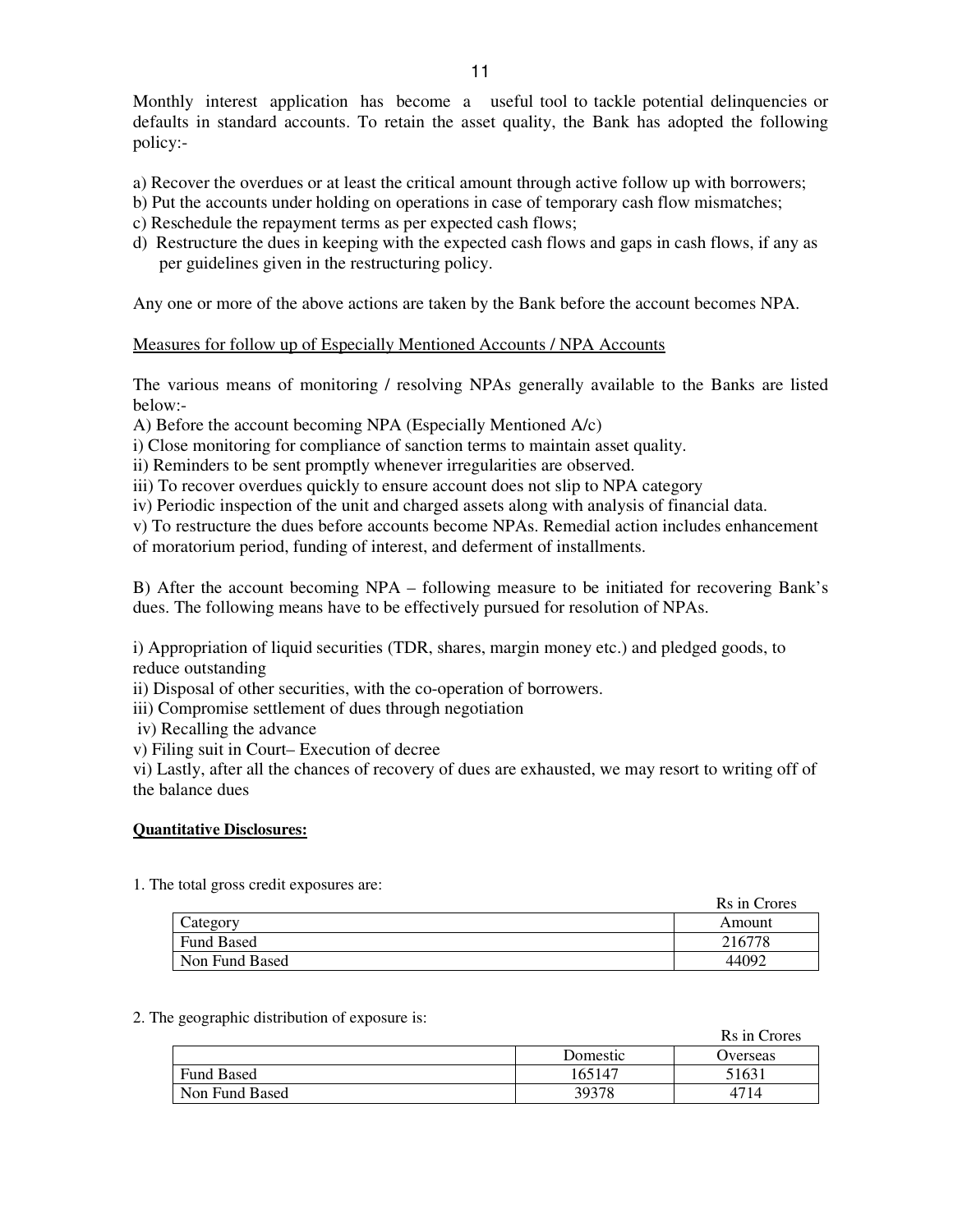| - 1<br>г. |  |
|-----------|--|
|           |  |

|                                                 |                        | Rs. in Crores          |
|-------------------------------------------------|------------------------|------------------------|
| <b>Industry Name</b>                            | <b>Fund Based</b>      | <b>Non Fund Based</b>  |
|                                                 | <b>Amt Outstanding</b> | <b>Amt Outstanding</b> |
| Coal                                            | 162.23                 |                        |
| Mining                                          | 1137.14                | 368.45                 |
| Iron & Steel                                    | 10203.38               | 28.68                  |
| Other Metal & Metal Products                    | 2530.08                | 1017.59                |
| All Engineering                                 | 1927.76                | 1225.59                |
| Of which Electronics                            | 779.98                 | 111.80                 |
| Electricity                                     | 7389.04                |                        |
| <b>Cotton Textiles</b>                          | 4214.51                |                        |
| <b>Jute Textiles</b>                            | 90.14                  |                        |
| <b>Other Textiles</b>                           | 3541.36                | 350.39                 |
| Sugar                                           | 1409.58                |                        |
| <b>Food Processing</b>                          | 621.06                 | 614.69                 |
| Vegetable Oil & Vanaspati                       | 146.18                 |                        |
| Tobacco & Tobacco Products                      | 464.57                 |                        |
| Paper & Paper Products                          | 846.66                 | 72.01                  |
| Rubber & Rubber Products                        | 1873.06                | 212.29                 |
| Chemical, Dyes, Paints etc.                     | 4379.45                | 429.55                 |
| Of which Fertilisers                            | 237.19                 |                        |
| Of which Petro-chemicals                        | 1073.36                |                        |
| Of which Drugs & pharmaceuticals                | 2077.70                |                        |
| Cement                                          | 921.44                 | 12.38                  |
| Leather & Leather Products                      | 461.04                 | 8.72                   |
| Gems & Jewellery                                | 3730.86                | 430.07                 |
| Construction                                    | 1742.38                | 787.67                 |
| Petroleum                                       | 968.70                 | 232.34                 |
| Automobiles including trucks                    | 2359.59                | 1158.73                |
| Computer Software                               | 18.02                  |                        |
| Infrastructure *                                | 13015.00               | 5328.92                |
| Other Industries                                | 12076.35               | 6188.17                |
| Residuary Other Advances (to balance with Gross | 140547.96              | 25625.28               |
| Advances)                                       |                        |                        |
| <b>Total</b>                                    | 216777.81              | 44091.52               |

3. Industry type distribution of exposure is as under:

\* Exposure to Infrastructure Sector at 6% exceeds 5% of total fund based advances

\* Exposure to Infrastructure at 12.09% exceeds 5% of total non fund based outstanding.

4. The residual contractual maturity break down of assets is:

| e residuar commucular maturity orcan down or assets is. |           |             | (Rs in Crores)   |
|---------------------------------------------------------|-----------|-------------|------------------|
| <b>Maturity Pattern</b>                                 | Advances* | Investments | Foreign Currency |
|                                                         |           | (gross)     | Assets*          |
| Next day                                                | 19145.82  | 23.20       | 2270.17          |
| $2 - 7$ days                                            | 4005.08   | 2071.30     | 3565.12          |
| $8-14$ days                                             | 3387.32   | 913.63      | 1655.51          |
| $15 - 28$ days                                          | 7654.57   | 1406.01     | 4075.14          |
| $29 \text{ days} - 3 \text{ months}$                    | 50723.45  | 7787.51     | 13730.80         |
| $>3$ months – 6 months                                  | 23531.26  | 1917.89     | 10464.87         |
| $> 6$ months $-1$ year                                  | 19070.35  | 1400.95     | 7639.24          |
| $>1$ year $-3$ years                                    | 25401.14  | 7264.43     | 7002.70          |
| $>$ 3 years – 5 years                                   | 24433.99  | 8863.84     | 5616.52          |
| $>$ 5 years                                             | 36373.83  | 54335.52    | 6548.00          |

\*Figures are shown on net basis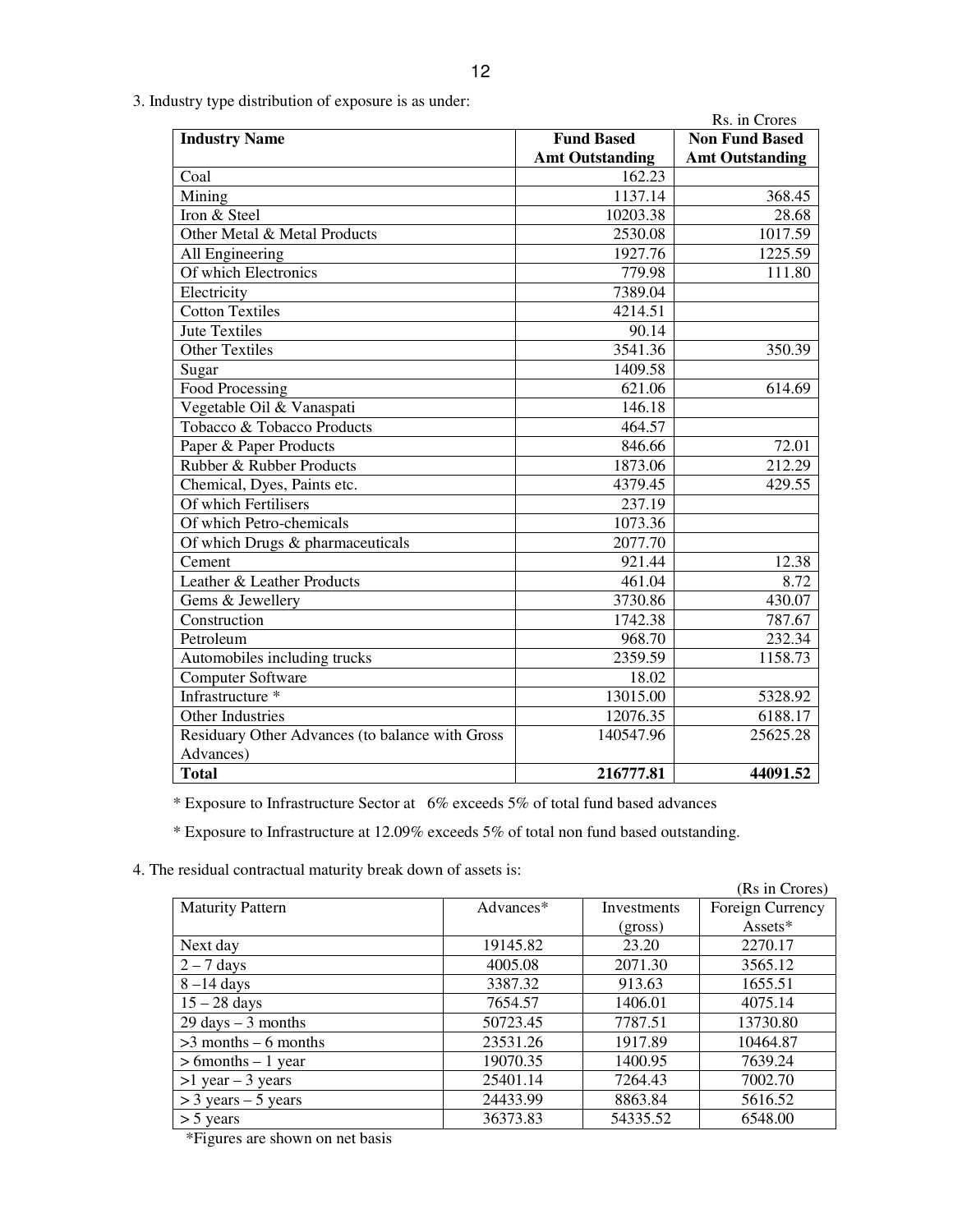5. The gross NPAs are:

| Category      | (Rs in Crores) |
|---------------|----------------|
| Sub Standard  | 2098.80        |
| Doubtful $-1$ | 1156.81        |
| Doubtful $-2$ | 735.90         |
| Doubtful $-3$ | 290.29         |
| Loss          | 547.88         |
| <b>TOTAL</b>  | 4829.68        |

6. The amount of net NPAs is Rs. 1957.73 crores.

7. The NPA ratios are as under:

- a. Gross NPAs to Gross Advances: 2.23%
- b. Net NPAs to Net Advances: 0.92%

8. The movement of gross NPA is as under:

|                                                          | (Rs in Crores) |
|----------------------------------------------------------|----------------|
| i) Opening balance at the beginning of the year          | 4893.14        |
| ii) Additions during the year                            | 2921.89        |
| iii) Reductions during the year                          | 2985.35        |
| iv) Closing balance at the end of the year $(i+iii-iii)$ | 4829.68        |

9. The movement of provision for NPAs is as under:

|                                                                                  | (Rs in Crores) |
|----------------------------------------------------------------------------------|----------------|
| i) Opening balance at the beginning of the year (excluding floating provision)   | 2201.29        |
| ii) Provisions made during the year                                              | 1141.16        |
| iii) Write-off/write-back of excess provisions                                   | 1114.78        |
| iv) Closing balance at the end of the year ( <i>i</i> + <i>ii</i> - <i>iii</i> ) | 2227.67        |

10. The amount of non-performing investment is Rs. 262.60 crores.

11. The amount of provision held for non-performing investment is Rs. 259.81 crores

12. The movement of provisions for depreciation on investments is as under:

|                                                               | (Rs in Crores) |
|---------------------------------------------------------------|----------------|
| i) Opening balance at the beginning of the year               | 886.28         |
| ii) Provisions made during the year                           | 137.03         |
| iii) Write-off/write-back of excess provisions                | 333.59         |
| $\vert$ iv) Closing balance at the end of the year (i+ii-iii) | 689.72         |

# **Table DF-5**

# **Credit risk: disclosures for portfolios subject to the standardised approach**

# **Qualitative Disclosure**

a) For portfolios under the standardized approach:

Names of credit rating agencies used, plus reasons for any changes;

Types of exposure for which each agency is used; and

 A description of the process used to transfer public issue ratings onto comparable assets in the banking book;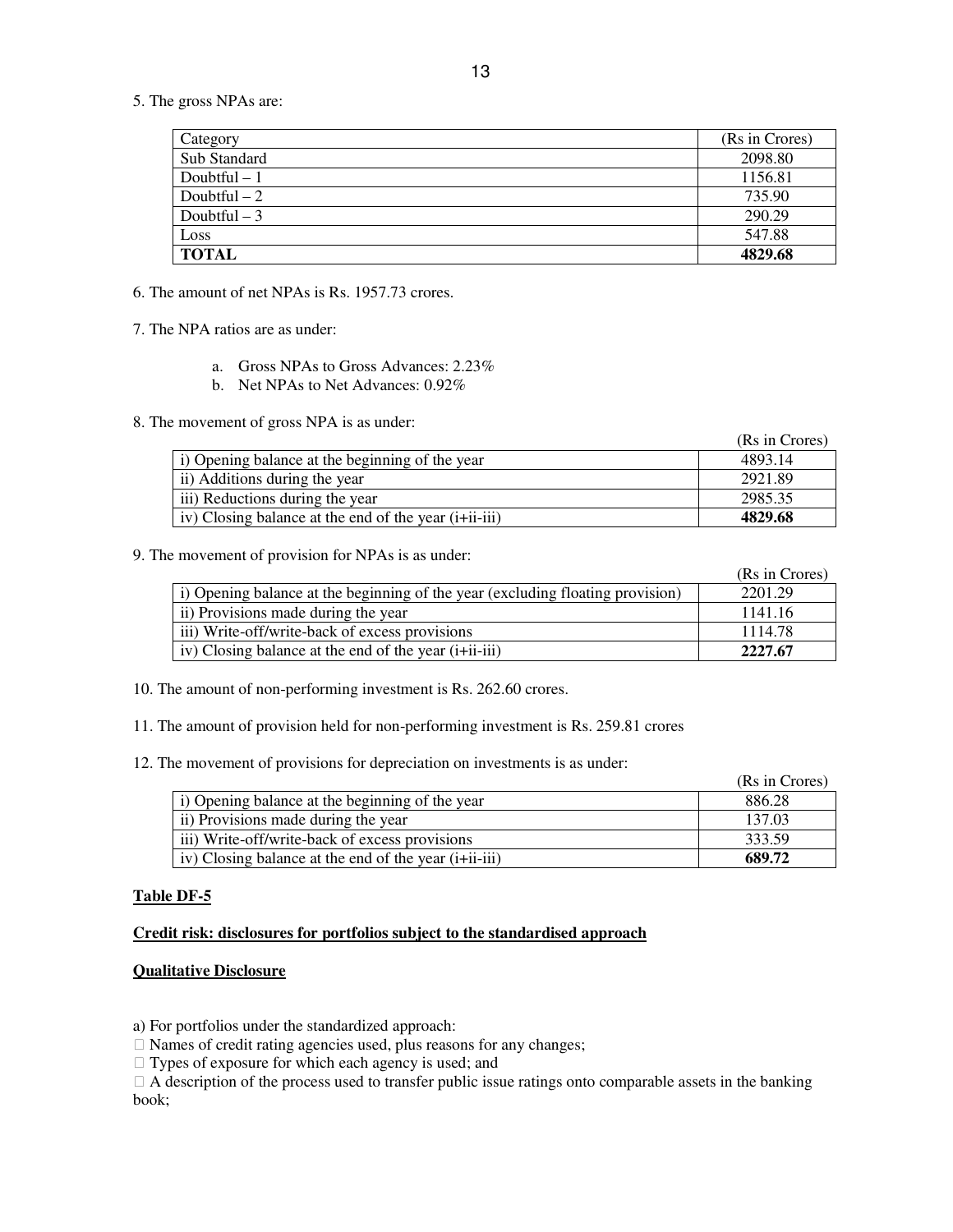# **A: BANK OF INDIA**

- 1. The Bank has approved using the general rating of the following credit rating agencies for risk weighting under the standardized approach for CRAR calculations **CRISIL, ICRA, Fitch India, and CARE for domestic claims and S&P FITCH and Moody's for claims on non-resident corporates, foreign banks and foreign sovereigns.** SME ratings are not being used, as they are not approved by RBI.
- 2. The ratings of all these agencies are being used for all exposures subjected to rating for risk weighting purposes under the standardized approach for CRAR calculations under Basel-II. The process used to transfer public issue ratings on to comparable assets in the banking book is as per regulatory requirements of RBI. The public ratings published by the rating agencies on their website are used for this purpose. Only, ratings which are in force as per monthly bulletin of the concerned rating agency and which have been reviewed at least once during the previous 15 months are used. For all the exposures on a particular counterparty, bank uses the rating of only one agency, even though these exposures are rated by more than one with exception being where each of the exposures is rated by only one of the approved rating agencies.
- 3. To be eligible for risk-weighting purposes, it is ensured that the external credit assessment takes into account and reflects the entire amount of credit risk exposure the bank has with regard to all payments owed to it. Even while extending an issuer or an issue specific rating to any other exposure on the same counterparty it is extended to the entire amount of credit risk exposure i.e., both principal and interest. External assessments for one entity within a corporate group is not used to risk weight other entities within the same group.
- 4. For assets that have contractual **maturity less than or equal to one year**, **short term ratings** are used while for other assets, **long term ratings** are used. For Cash Credit exposures long term ratings are taken.
- 5. Where an issuer has a long-term exposure with an external long term rating that warrants a risk weight of 150%, all unrated claims on the same counterparty, whether short-term or long-term, also receive a 150% risk weight, except incases where credit risk mitigation techniques are used for such claims. Similar is the case with short-term rating.
- 6. The long-term ratings assigned by the approved rating agencies are directly mapped to the risk weights under the Standardised Approach for long-term exposures. On the contrary, the *unrated short-term* claim on counter-party attracts a **risk weight of at least one level higher** than the risk weight applicable to the rated short-term claim on that counter-party. Issue-specific short-term ratings are used to derive risk weights for claims arising from the rated facility against banks and a corporate's shortterm rating is not used to support a risk weight for an unrated long-term claim.
- 7. If there are two ratings accorded by eligible credit rating agencies, which map into different risk weights, the higher risk weight is applied. If there are three or more ratings accorded by eligible credit rating agencies with different risk weights, the ratings corresponding to the two lowest risk weights are referred to and the higher of those two risk weights are applied, i.e., the second lowest risk weight.
- 8. The RW of the investment claim is based on specific rating by a chosen credit rating agency, where the claim is not an investment in a specific assessed issue:
- i. the rating applicable to the specific debt (where the rating maps into a risk weight lower than that which applies to an unrated claim) is applied to the bank's un-assessed claim only if this claim ranks *pari passu* or senior to the specific rated debt in all respects and the maturity of the un-assessed claim is not later than the maturity of the rated claim**, e**xcept where the rated claim is a short term obligation.
- ii. if either the issuer or single issue has been assigned a rating which maps into a risk weight equal to or higher than that which applies to unrated claims, an unrated claim on the same counterparty, is assigned the same risk weight as is applicable to the rated exposure, if this claim ranks *pari passu* or junior to the rated exposure in all respects.

# **B: PT Bank Swadesi Tbk (Subsidiary**)

Bank Swadesi has not approved any External Credit Rating Agency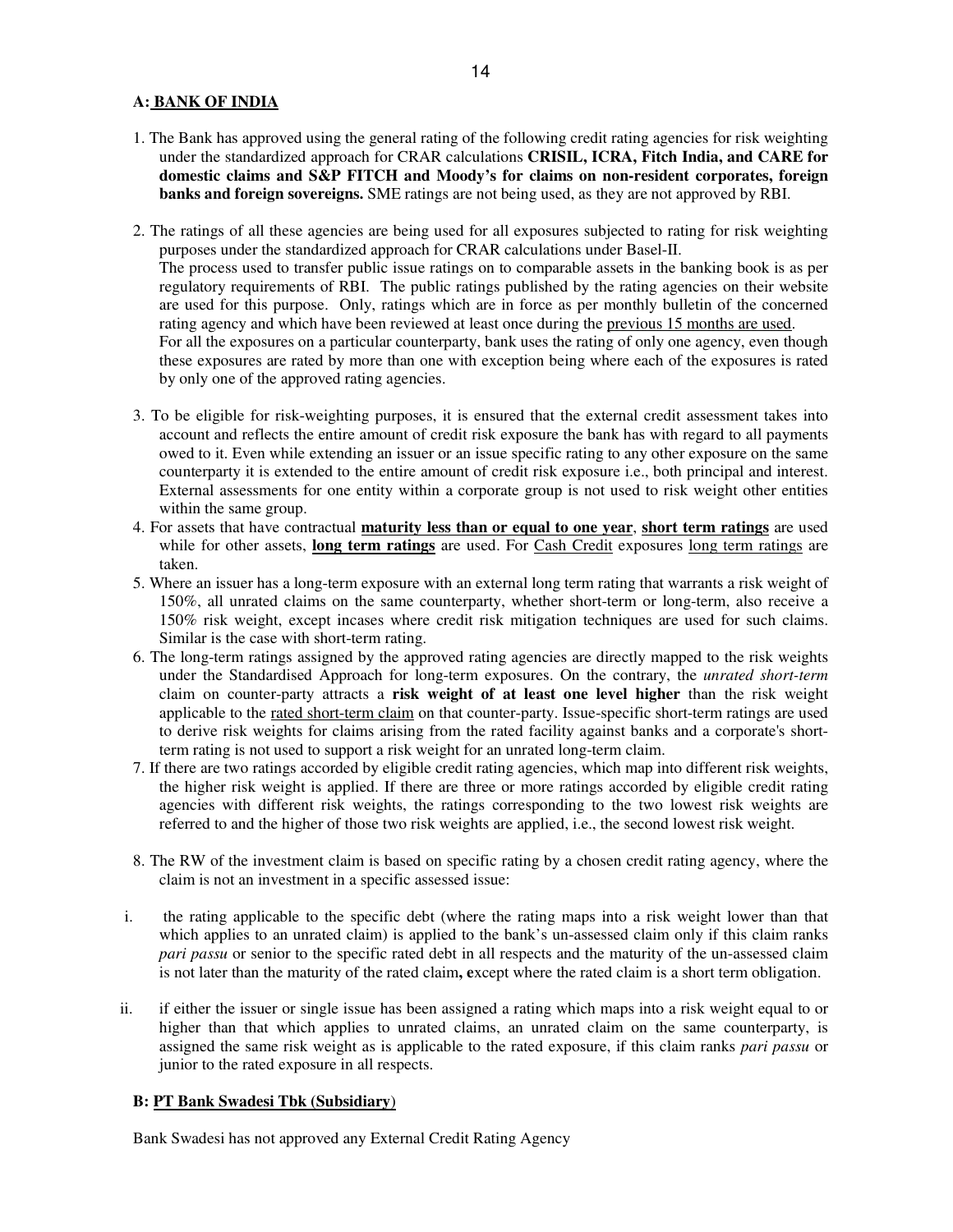### **C: Bank of India (Tanzania) Ltd (Subsidiary**)

As per prevailing norms in the Country credit rating is not required to be done by any external credit rating agency. There is no credit rating agency operating in the Country.

| <b>Quantitative Disclosures:</b>                                                                                                                                                                                            |                          |
|-----------------------------------------------------------------------------------------------------------------------------------------------------------------------------------------------------------------------------|--------------------------|
| b) For exposure amounts after risk mitigation subject to the standardised<br>approach, amount of a bank's outstandings (rated and unrated) in the following<br>three major risk buckets as well as those that are deducted; |                          |
| The total credit exposure of BOI Solo (excluding market related off balance<br>sheet items) of the bank (subject to standardized approach), are classified under<br>major risk buckets are as under: -                      |                          |
| Below 100 $%$ risk weight:                                                                                                                                                                                                  | <b>Rs. 259868 Crores</b> |
| 100 % risk weight:                                                                                                                                                                                                          | <b>Rs. 115254 Crores</b> |
| More than 100 % risk weight:                                                                                                                                                                                                | Rs. 18217 Crores         |
| Deducted                                                                                                                                                                                                                    | <b>NIL</b>               |

# **Table DF-6**

# **Credit risk mitigation: disclosures for standardised approaches**

### **Qualitative Disclosures**

(a) The general qualitative disclosure requirement with respect to credit risk mitigation including: policies and processes for collateral valuation and management; a description of the main types of collateral taken by the bank; the main types of guarantor counterparty and their creditworthiness; and information about (market or credit) risk concentrations within the mitigation taken

# **A: BANK OF INDIA**

- 1. Credit Risk Mitigation is a proactive management tool designed to enhance revenue growth, both in good and bad times, while protecting an entity's earnings from loss. Banks employ various methods and techniques to reduce the impact of the credit risks they are exposed to in their daily operations. Such a process is termed as credit risk mitigation and some of the credit risk mitigation techniques are permitted to be used by the supervisor for reducing the capital charge after adjustment for value, currency mismatch and maturity mismatch. The Credit Risk Mitigants (CRM) recognized under the New Capital Adequacy Framework (Basel II) are as follows:
	- (1) Collateralised transactions
	- (2) On-balance-sheet-netting
	- (3) Guarantees

# **2**. **Eligible financial collateral**:

All collaterals are not recognised as credit risk mitigants under the Standardised Approach. The following are the financial collaterals recognised

- i. Cash and Deposits including deposits in foreign currency.
- ii. Gold: benchmarked to 99.99% purity.
- iii. Securities issued by Central and State Governments
- iv. Kisan Vikas Patra and National Savings Certificates
- v. Life insurance policies
- vi. Debt securities -Rated subject to conditions.
- vii. Debt securities not rated issued by banks subject to conditions
- viii. Units of mutual funds subject to conditions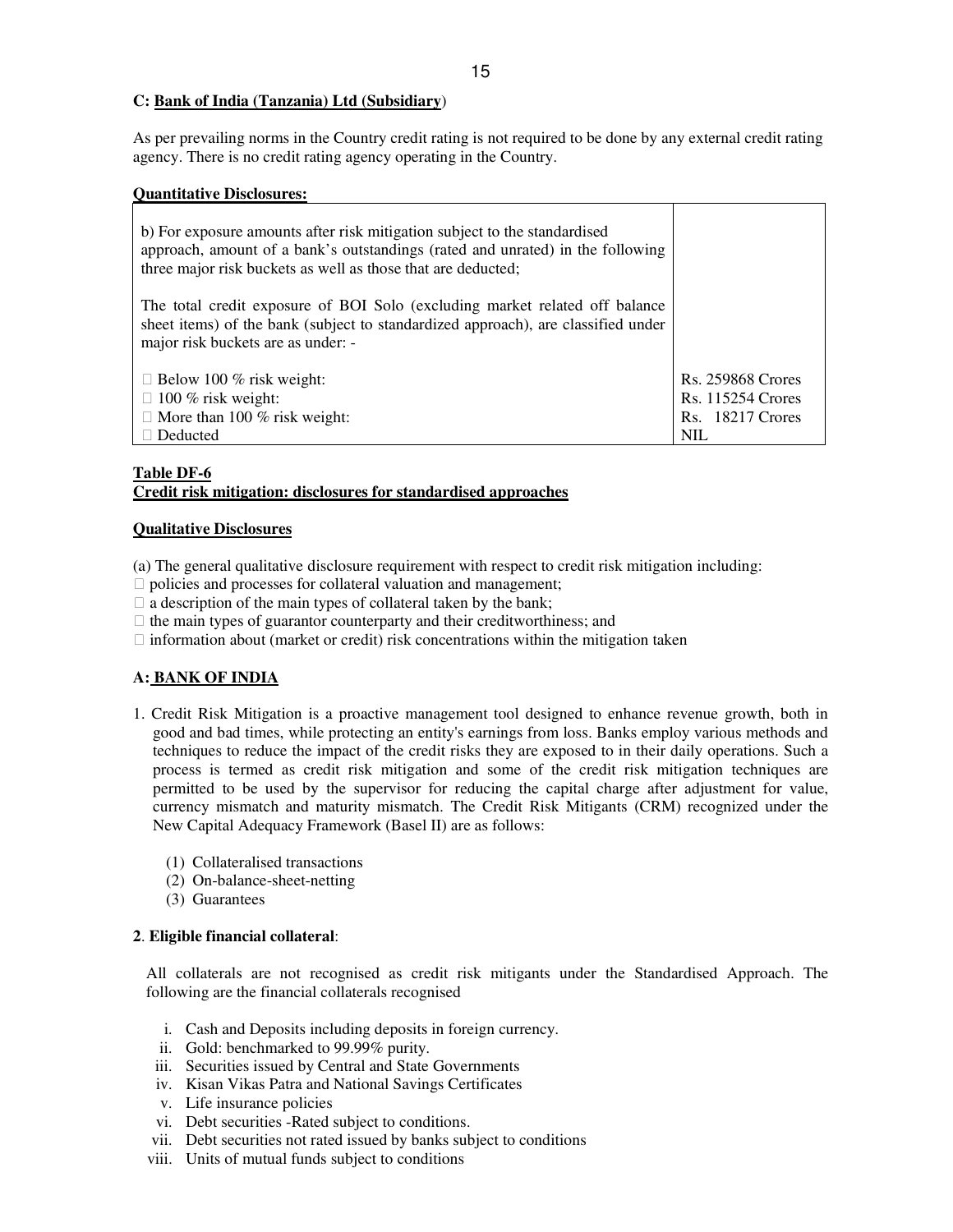There are certain additional standards for availing capital relief for collateralized transactions, which have direct bearing on the management of collaterals, and these aspects are taken into account during Collateral Management.

### **3. On-balance-sheet-netting**

On-balance sheet netting is confined to loans/advances (treated as exposure) and deposits (treated as collateral), where Bank has legally enforceable netting arrangements, involving specific lien with proof of documentation and which are managed on a net basis.

### **4. Guarantees**

Where guarantees are direct, explicit, irrevocable and unconditional, bank takes account of such credit protection in calculating capital requirements. The r**ange of eligible guarantors/ counter guarantors includes**:

- (i) Sovereigns, sovereign entities (including BIS, IMF, European Central Bank and European Community as well as certain specified MDBs, ECGC and CGTSME), banks and primary dealers with a lower risk weight than the counterparty;
- (ii) Other entities rated AA or better.
- 5. The Bank has a well-defined Collateral Management policy, which provides the controlling framework to ensure collateral is used optimally. This is a key component in mitigating the credit risks inherent in lending. The Bank accepts both tangible and intangible securities. Tangible Securities are either in physical form or such other material form like cash margin, Deposits with Banks, Gold or such other precious metals, Shares NSC/KVP/Life Insurance Policies. The intangible securities are –Bank Guarantees / Letters of Credit, book debts, Letter of Comfort, Letter of Negative Lien, Unregistered Charge etc. The common ways for obtaining security for moneys lent are - Mortgage, Pledge, Hypothecation and lien The assets created out of the bank's credit exposure are as a general rule charged to the bank by way of first charge on paripassu basis.

Guarantees are normally insisted upon whenever available/permissible

The main types of guarantors are: -

- i) Central/State Government and Central Government sponsored agencies like DICGC, CGTMSE, and ECGC.
- ii) Promoters/Major owners of corporates.
- iii) Individual Guarantees of relatives in case of individuals
- 6. The various aspects of collateral management are -

Minimum conditions for the acceptance of collateral: For collateral to be valid and enforceable the bank ensures that the assets accepted as collateral are marketable, legally enforceable and can be taken control of if necessary .It is also ensured that the market value of the asset is readily determinable or can be reasonably established and verified. For internal control purposes, the bank has a list of types of assets acceptable as collateral and the maximum loan to value ratio for each of these assets taken as primary security. The bank also takes into account statutory restriction while taking collaterals.

(b) Validity of collateral;

# i) Enforceability

Bank ensures that credit documentation supporting the collateral, is legally enforceable in all relevant jurisdictions and empowers the Bank to apply the collateral freely to discharge the borrower's obligations.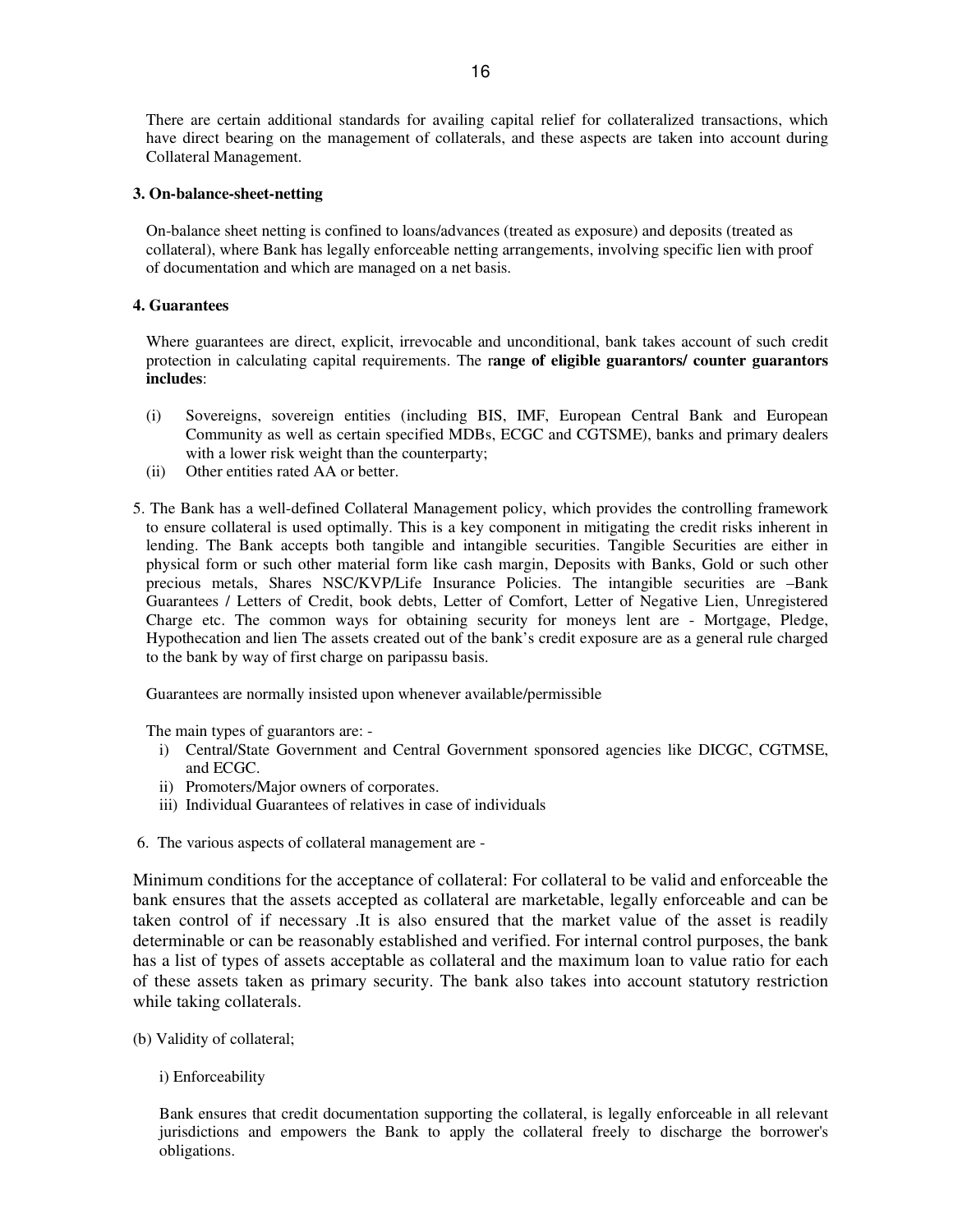ii) Title and ownership

Bank always verifies the existence and ownership of the assets being received as collateral before acceptance and ensures that there is no prior claim by any other party on the said collateral. Bank secures its control of the collateral prior to the draw down of credit facilities. Information on collaterals is provided to Top Management periodically to facilitate management of credit risk. Charges on collaterals are promptly registered with the relevant authorities wherever applicable.

c) Loan-to-value ratios

Bank has specified the maximum loan-to-value ratio (margin) for major types of asset to be accepted as primary security. Such ratios are commensurate with the relative risk of the assets and should be able to provide an adequate buffer against potential losses in realising the collateral

d) Valuation

Bank has a Board approved policy in place for valuation of properties accepted for bank's exposures, where Basis of valuation, Qualification of Valuer and Frequency of revaluation are laid down for compliance across the bank.

- (e) Safe keeping of collateral and control to their access Authority and responsibility has been delegated to relevant individuals and departments for approving the acceptance, monitoring or safe custody of collaterals
- (f) Additional / Replacement of collateral; Procedures for requesting additional collateral are clearly documented
- (g) Insurance;

All eligible collaterals except those specially exempted are covered by insurance for relevant risks and detailed guidelines for the same are in place

 (h) Sale of collateral; The Bank has clear and robust procedure for the timely liquidation of collateral.

The Bank has no major risk concentrations of collaterals or credit risk mitigants.

# **B: PT Bank Swadesi Tbk (Subsidiary)**

Bank Swadesi has policy and processes for collateral valuation, based on Bank of Indonesia Regulation and national discretions for mortgage loan. Independent appraisal is made if the value of collateral is above USD 200,000.Liquidation value is calculated based on type of collateral. Collateral value is reviewed every year. The main type of collateral taken is Land & Buildings. Generally personal or third party guarantee is not taken. Sectoral caps in lending are in place to take care of concentrations. The Bank has no major risk concentrations of collaterals or credit risk mitigants.

# **C: Bank of India (Tanzania) Ltd (Subsidiary**)

The collaterals is obtained in the form of Bank's own Term Deposit receipts, Legal Mortgage over Immovable properties, Hypothecation charge over movable assets of the company, Pledge of shares etc. As per regulatory requirements maximum exposure limits on single borrower/group are as detailed under

| Collateral position                                                                                                                      | limit(as % of core capital) |
|------------------------------------------------------------------------------------------------------------------------------------------|-----------------------------|
| 1) Secured by collateral the value of which is at least                                                                                  |                             |
| a) 125% of the credit accommodation secured by it<br>(fully secured)<br>b) Secured by collateral the value of which is less than $125\%$ | 25%                         |
| Of the credit accommodation secured by it (partly secured)<br>c)Unsecured                                                                | $10\%$<br>5%                |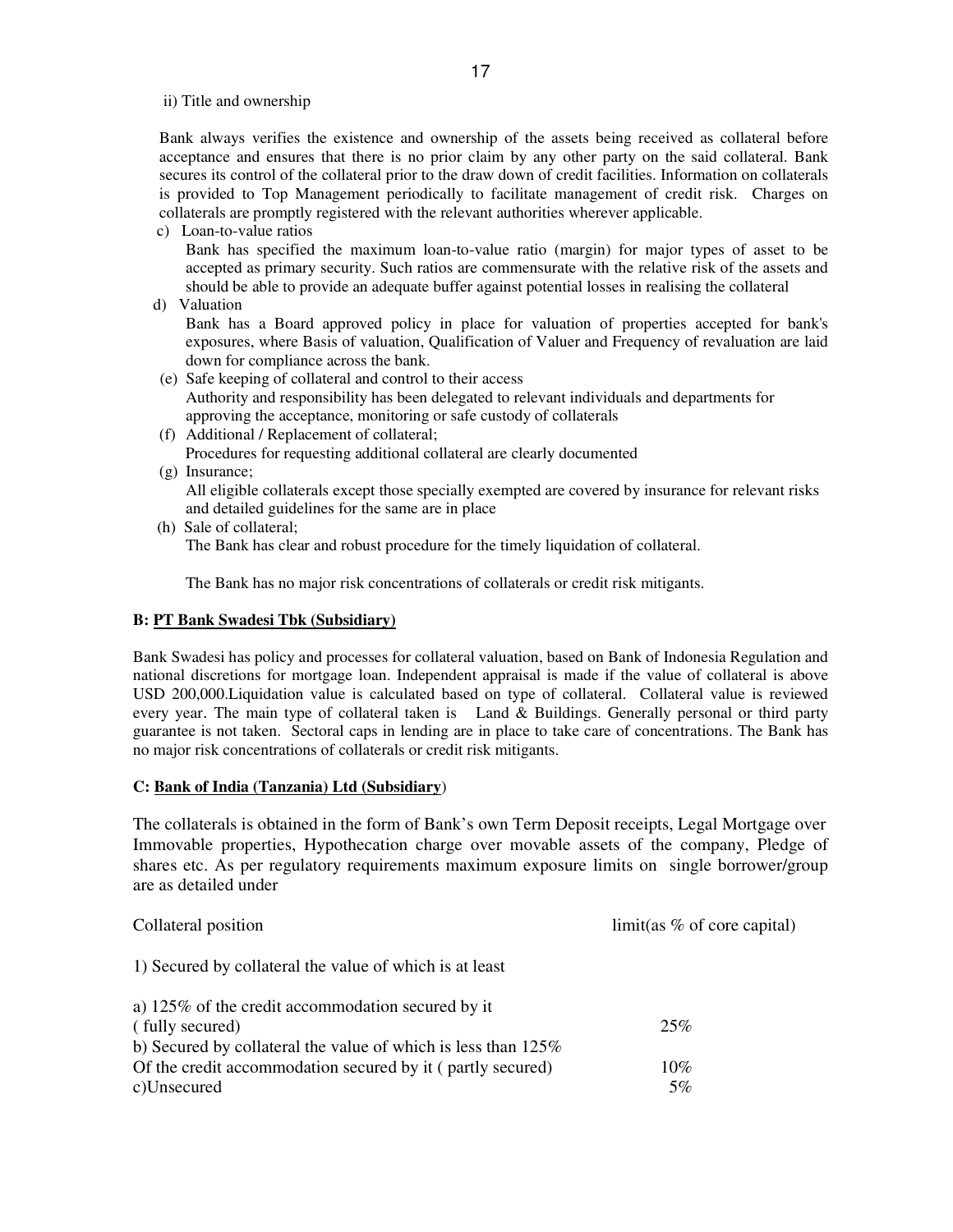### **Quantitative Disclosures:**

| (b) For each separately disclosed credit risk portfolio the total exposure (after,             |                         |
|------------------------------------------------------------------------------------------------|-------------------------|
| where applicable, on – or off balance sheet netting) that is covered by eligible               |                         |
| financial collateral: after the application of haircuts. BOI Solo.                             | <b>Rs. 42593 Crores</b> |
| (c) For each separately disclosed portfolio the total exposure (after, where                   |                         |
| applicable, on $-$ or off balance sheet netting) that is covered by                            |                         |
| guarantees/credit derivatives (whenever specifically permitted by RBI). BOI   Rs. 17317 Crores |                         |
| Solo.                                                                                          |                         |

# **Table DF-7**

### **Securitisation: disclosure for standardised approach**

The Bank has no Securitization Exposure as on 31.03.2011.

### **Table DF-8**

### **Market risk in trading book**

### **Qualitative disclosures**

(a) The general qualitative disclosure requirement for market risk including the portfolios covered by the standardised approach.

### **A: BANK OF INDIA**

In Trading book the Bank holds "Held for Trading "(HFT) and "Available for Sale "(AFS) portfolios of investments. The rest of the assets – i.e. Investments under Held to Maturity portfolio and advances are treated as Banking Book. Given below is brief description of the Market Risk Management objectives and policies.

#### **(i) Strategies and Processes:**

Under Market Risk Management, Liquidity Risk, Interest Rate Risk, Foreign Exchange Risk, and Equity Price risk are monitored. Bank is not currently trading in commodities.

#### Liquidity Risk

Gap analysis is followed for monitoring Liquidity risk on a fortnightly basis. Prudential limit - for percentage of cumulative gap to cumulative outflow - based on Reserve Bank of India guidelines for the short-term buckets up to 28 days is monitored. Besides, prudential limits are in place for market borrowing – Daily and average call borrowing – Inter Bank Liabilities, Purchased funds etc.

High value bulk deposits are monitored on a weekly basis. Short-term dynamic liquidity statement is prepared on a fortnightly basis to assess the liquidity position, which takes into account the business growth. A contingency funding plan is in place to meet the emergencies. The plan is tested on a quarterly basis. Stress Testing is also done on a quarterly basis to assess possible loss to Bank if there is any liquidity crisis and if funds are to be raised from the market to meet the contingencies.

#### Interest Rate Risk

Gap analysis is used to assess the impact on the Net Interest Income of the bank for the next 12 months and till the next financial year. The Bank also uses duration gap analysis. Prudential limits have been fixed for duration of liabilities. Bank's investments portfolio is monitored on basis of duration analysis.

VaR methodology is followed for dated securities under SLR and Non SLR (domestic) Prudential limits for VaR have been fixed and daily monitoring is being done and reported to Top Management.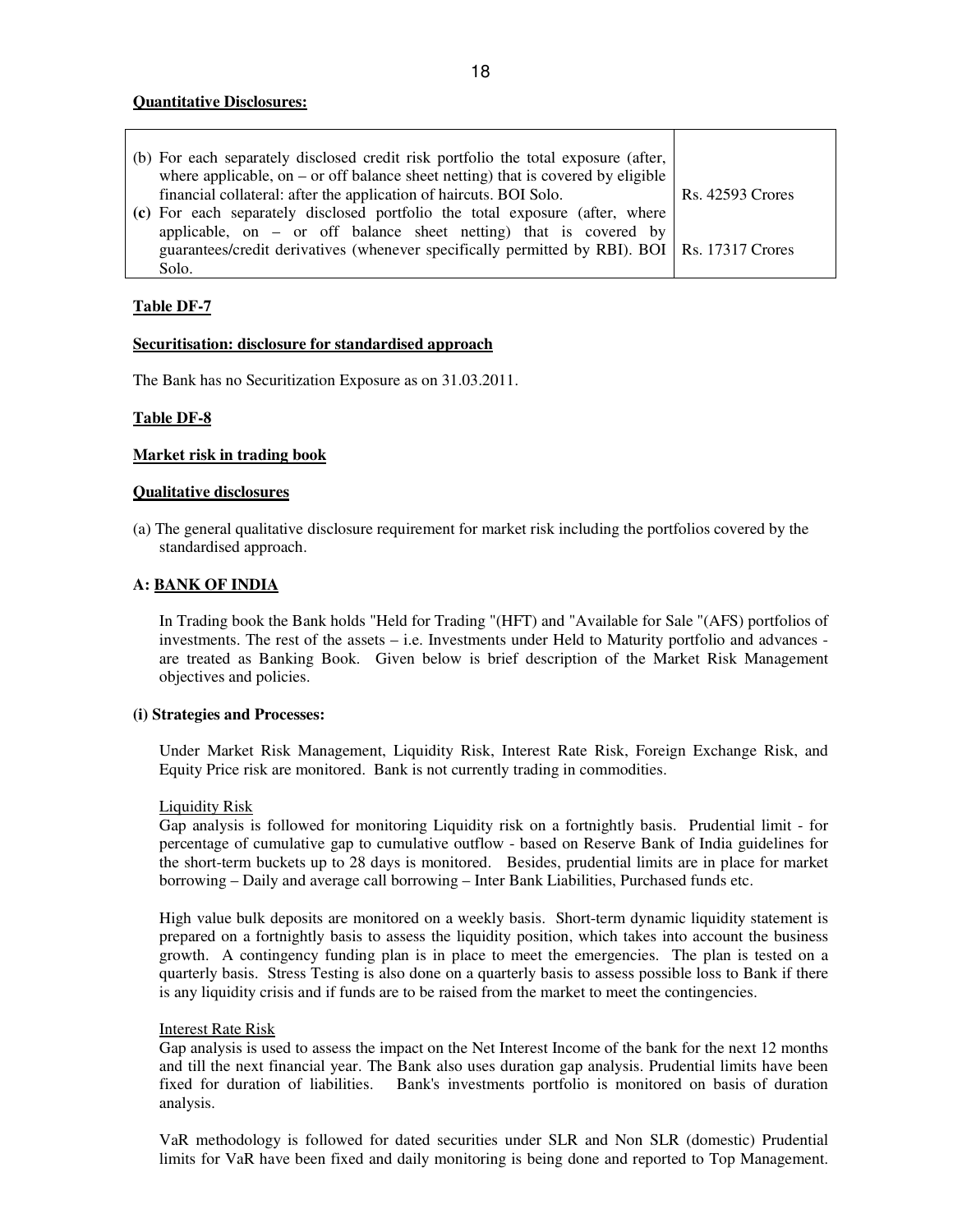Foreign investments in dated securities are normally hedged and the interest rate risk is minimal. VaR limits are also fixed for Foreign Exchange position.

Stress Testing is done to assess the impact on Economic Value of Equity by infusing a shock of change in market rate by 200 basis points.

#### Foreign Exchange Risk

The Bank has fixed maximum daylight and overnight exposure for foreign exchange exposure in various currencies. Also, stop loss limit, take profit limit and single deal limits are in place for monitoring the forex operations of the dealers.

Derivative transactions are monitored by fixing prudential limit for net open position and a cap for PV01 on the outstanding derivatives.

#### Equity Price Risk

The bank's domestic investment policy has fixed stop loss limits for equity dealers. Daily reporting to Top Management on the transactions and profit is done.

#### **(ii) Structure and Organisation of Market Risk Management function:**

Risk Management is a Board driven function supported by three levels-. Risk Management Committee of the Board for overseeing and issuing directions, wherever necessary / approving Risk Management Policies etc., Asset Liability Management Committee (ALCO) who consider policy issues and with ALM Cell providing support at the ground level. Asset Liability Management Committees are operational at foreign centres also.

#### **(iii) Scope and nature of risk reporting and / or measurement systems:**

In respect of domestic business the guidelines stipulated by RBI for managing Market Risk is followed such as – Preparation of Interest Rate Sensitivity statement on a monthly basis – Duration analysis of investments in the Trading book on a daily basis – VaR calculation of trading book investments on a daily basis excepting the equity portfolio – conducting stress test for liquidity risk / market risk on a quarterly basis. – Duration analysis of domestic balance sheet and impact on the Economic Value of Equity on a quarterly basis. Interest Rate sensitivity is reviewed on a monthly basis at the foreign centres and on a quarterly basis by ALCO at the corporate level

Various prudential measures have been put in respect of market borrowing and lending in conformity with RBI guidelines for monitoring liquidity risk. Structural Liquidity statement is prepared on monthly basis and Short Term Dynamic Liquidity statement on a fortnightly basis and reported to ALCO. Structural liquidity of international operations is being done on a quarterly basis at the corporate level.

The results of the Quarterly study on Stress Testing and Impact on Economic Value of Equity is reported to ALCO. Trading book position – Duration and VaR is reported daily to Top Management.

#### **(iv) Policies for hedging and / or mitigating risk.**

Detailed policies are operational for Asset Liability Management and Market Risk Management, which deal in detail the various strategies and processes for monitoring Market Risk.

### **B: PT Bank Swadesi Tbk (Subsidiary)**

The Market risk impact for the bank is negligible. Bank Swadesi is exempted for Market Risk as its transaction is below USD 2 Mn as per local Regulations.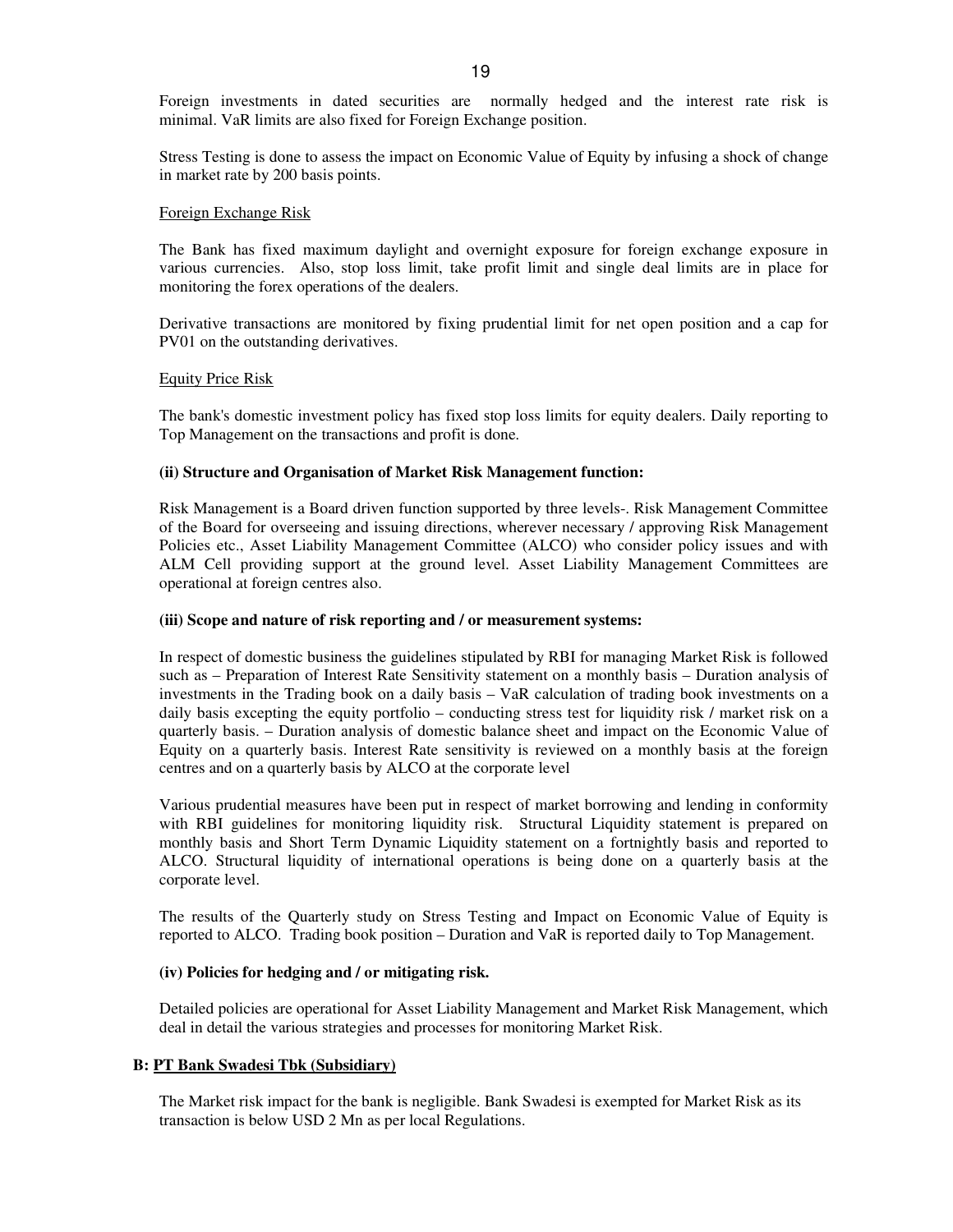### **C: Bank of India (Tanzania) Ltd (Subsidiary**)

- i. Market risk: Market risk arises from open positions in interest rate, currency and equity products. The board sets limits and reviews it at regular interval on the risk that may be accepted. Further the exposure is monitored on daily basis.
- ii. Liquidity risk: The bank is exposed to daily calls on its available cash resources from overnight deposits, current accounts, maturing deposits, loans drawn and guarantees, from margin and other calls on cash settlement. The board has set limit based on their experience of the minimum proportion of maturing funds available to meet such calls and on the minimum level of inter-bank and other borrowing facility that should be in place to cover withdrawals at unexpected levels of demand.
- iii. Interest rate risk: The bank is exposed to various risks associated with the effect of fluctuation in the prevailing levels of market interest rates on its financial position and cash flow. The bank has the discretion to change the rates on deposits, loans and advances in line with changes in market trend. These measures minimize the bank's exposure to interest rate risk.
- iv. Currency risk: The bank is exposed to the risk that the value of a financial instrument will fluctuate due to changes in foreign exchange rate. The bank is involved in foreign currency market only to the extent of buying and selling to the extent of required currency. The bank is not involved in foreign currency forward contracts and thus the risk is limited.

### **Quantitative disclosures**

| (b) The capital requirements for:<br>interest rate risk: |                         |
|----------------------------------------------------------|-------------------------|
| equity position risk: and                                | <b>Rs.896.03 Crores</b> |
| foreign exchange risk:                                   | Rs. 661.07 Crores       |
|                                                          | <b>Rs.</b> 14.67 Crores |

# **Table DF-9**

#### **Operational risk**

#### **Qualitative disclosures**

 In addition to the general qualitative disclosure requirement, the approach (es) for operational risk capital assessment for which the bank qualifies.

# **A: BANK OF INDIA**

The Bank assesses and identifies operational risks inherent in all the material products, processes and systems under different Lines of Business on ongoing basis. All new products, activities and systems are being routed through Committee on Operational Risk Management (CORM). The Loss Data analysis is done on half yearly basis to assess the high-risk prone product and business lines and adopt mitigating measures.

The Board after clearance by the Risk Management Committee of Directors (RCom) decides on policies on Operational Risk Management. Down below is the CORM headed by Executive Director. The Chief Risk Officer implements the directives of R.Com and overseas day-to-day Operational Risk Management. The committee of Business Operational Risk Managers (BORM) and Risk Management Specialists gives feedback on the Risk and Self-assessment, Key Risk Indicators, mapping of products to Business Lines, etc. Branch level KRIs are tracked through Zonal office and Bank Level KRIs are tracked through I & A Department H. O. on half yearly basis.

Risk reporting in the form of Fraud Analysis, Loss Data Analysis and Impact Frequency Analysis is done to R.Com. Risk related reporting on Housekeeping matters, Reconciliation etc. is done to CORM periodically. Fraud and related reporting is done to Audit Committee of Board. Operational Risk Capital Charge is quantified through Basic Indicator Approach. The regulatory reporting is tested on reliability and timeliness parameters.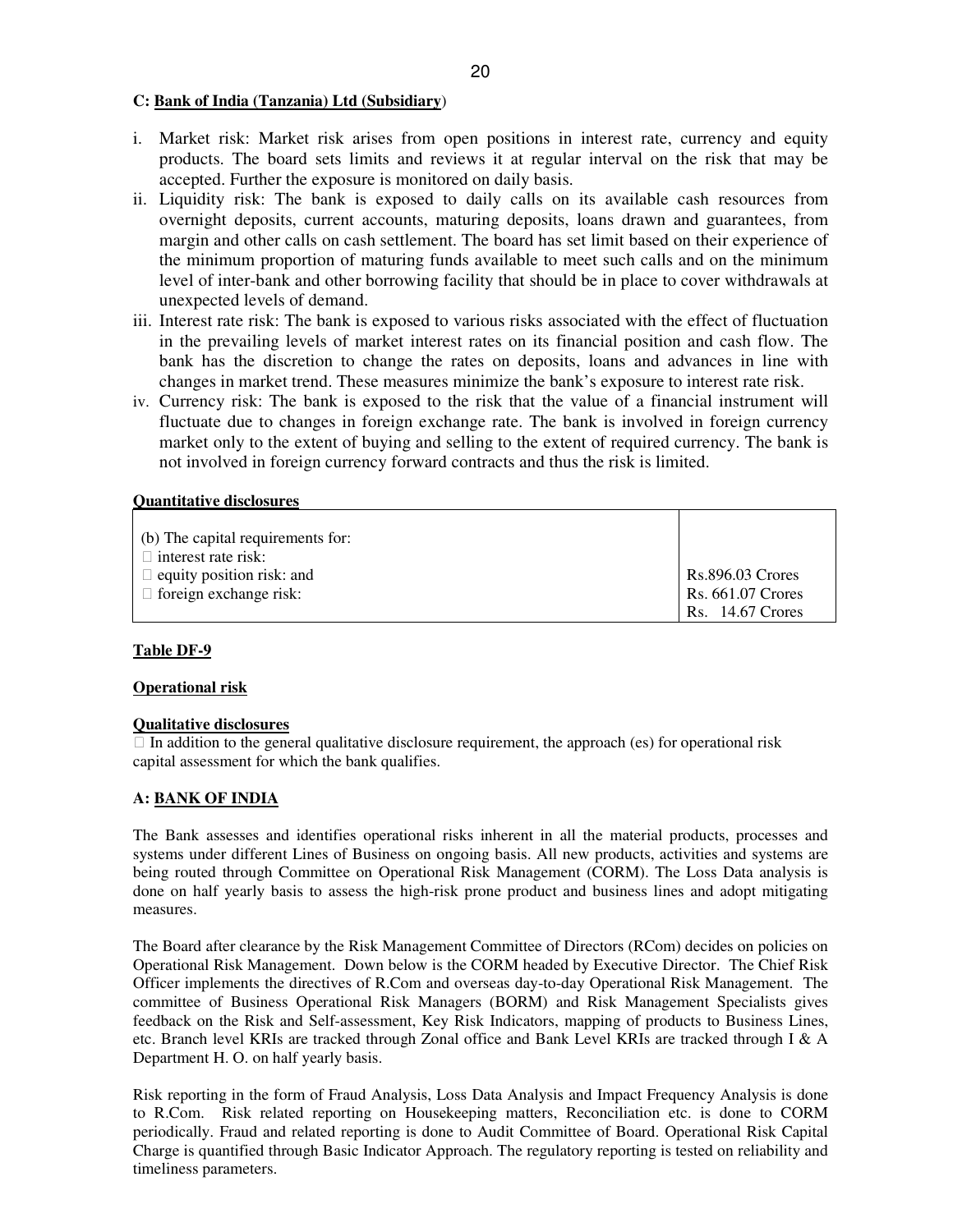Bank adopts best practices in Risk Management. Risk Management function works in close coordination with the committee of Business Operational Risk Managers (BORM) and Operational Risk Management Specialists and Inspection and Audit function who conduct Risk Based Audit which also helps in putting in place additional risk mitigation and control measures.

# **B: PT Bank Swadesi Tbk (Subsidiary)**

Bank adopts best practices in operational risk management, like segregation of duties, trainings, clear laid down procedures etc

# **C: Bank of India (Tanzania) Ltd (Subsidiary**)

The bank's objective is to manage the operational risk so as to balance the avoidance of financial losses and damage to the bank's reputation with overall cost effectiveness and to avoid control procedures that restrict initiate and creativity.

The primary responsibility for the development and implementation of controls to address operational risk is assigned to the senior management at each branch level. The responsibility is supported by the development of overall standards for management of operational risks in the following areas:-

- $\triangleright$  Requirements for appropriate segregation of duties, including the independent authorization of transactions;
- $\triangleright$  Requirements for the reconciliation and monitoring of transactions;
- $\triangleright$  Compliance with regulatory and other legal requirements;
- $\triangleright$  Documentation of controls and procedures;
- Requirements for the periodic assessment of operational risks faced, and the adequacy of controls and procedures to address the risks identified;
- $\triangleright$  Requirements for the reporting of operational losses and proposed remedial action;
- $\triangleright$  Development of contingency plans;
- $\triangleright$  Training and professional development;
- $\triangleright$  Ethical and business standards;
- $\triangleright$  Risk mitigation, including insurance where this effective.

# **Quantitative Disclosure:** Not Required

# **Table DF-10**

# **Interest rate risk in the banking book (IRRBB)**

# **Qualitative Disclosures**

(a) The general qualitative disclosure requirement, including the nature of IRRBB and key assumptions, including assumptions regarding loan prepayments and behaviour of non-maturity deposits, and frequency of IRRBB measurement.

# **A: BANK OF INDIA**

Interest Rate Risk in banking book is calculated generally on a quarterly basis. Banking book includes all advances and investments held in Held to Maturity (HTM) portfolio.

The strategies & processes /structure & organization / scope and nature of risk reporting / policies etc are the same as reported under Table DF –8.